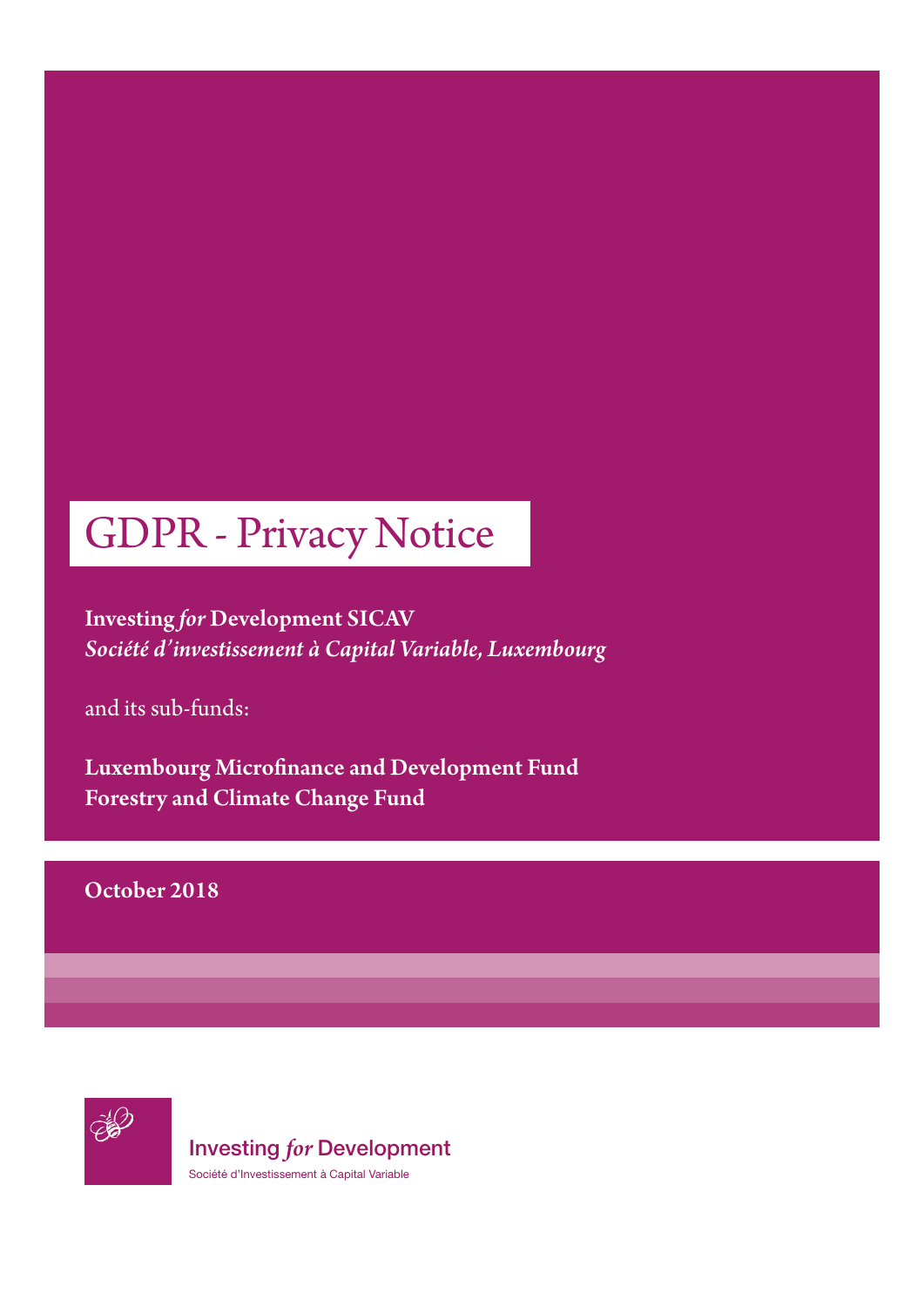"GDPR" stands for the Regulation (EU) 2016/679 of the European Parliament and the Council of 27 April 2016 on the protection of natural persons with regard to the processing of personal data and on the free movement of such data, also known as the General Data Protection Regulation.

The full text of the GDPR in all EU languages is accessible by clicking on https://eur-lex.europa.eu/legalcontent/EN/TXT/?qid=1521705861091&uri=CELEX:32016R0679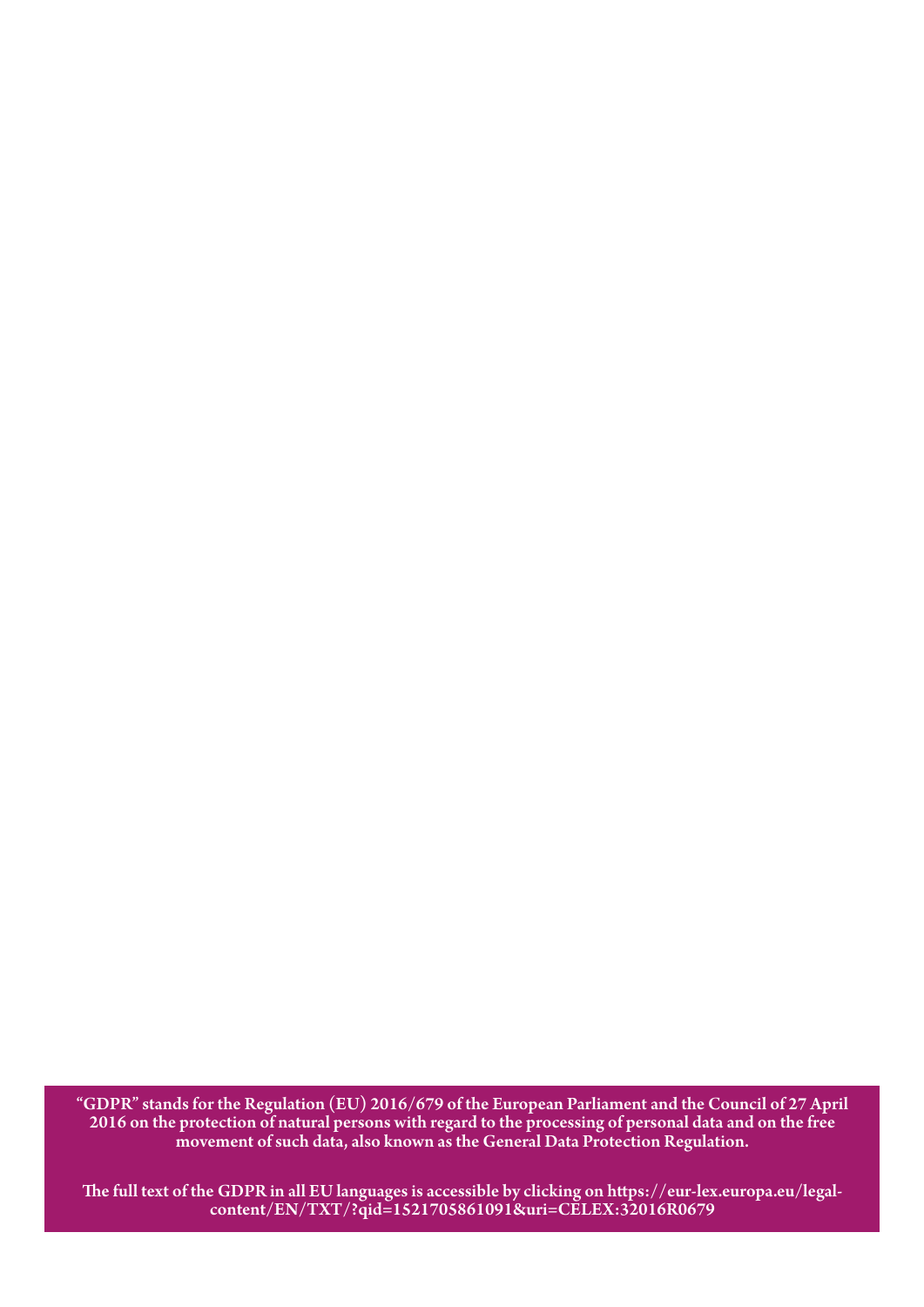

### Investing *for* Development

Société d'Investissement à Capital Variable

2, place de Metz /// L-1930 Luxembourg T: +352 27 47 35 /// F: +352 27 47 35 72 RCS Luxembourg B 148 826 TVA LU 27154809

Luxembourg, 9th October 2018

Dear Recipients of the attached Privacy Notice,

This Privacy Notice is issued in relation to Investing for Development SICAV (the "Fund") and its two subfunds, Luxembourg Microfinance and Development Fund and Forestry and Climate Change Fund, in the context of the GDPR.

This Privacy Notice is issued by the Fund acting in most cases as controller for the processing of personal data in the context of the Fund's activities ("we", "us" or "our").

In the context of the Fund's activities, we process or outsource the processing of personal data of various categories of data subjects. Insofar as we determine the purposes and means of this processing, we qualify and act as controller. As a result, we become subject to a series of specific obligations vis-à-vis the data subjects concerned.

One of our obligations is to provide information to the data subjects concerned about the processing of their personal data. This Privacy Notice purports to fulfil our obligation of information. It is addressed to whoever it may concern, but in particular to all-natural persons in relation to whom we process or outsource the processing of personal data as controller.

The GDPR requires that the information so given is easy to understand, and that clear and plain language is used. To the possible detriment of accuracy, we consequently aimed at minimising the use of technical and legal jargon and opted for the friendly format of questions and answers (or Q&A). Our answers are sometimes introduced by a preamble to clarify certain terms and concepts. Although mainly written in the present tense, the provisions of this Privacy Notice should also be read and construed, where appropriate, in the future (or even in the past) tense.

Because the GDPR also requires the information so given to be concise, we have sometimes been compelled to select the information provided, to opt for a widely encompassing terminology, to avoid detailed information and to limit illustrations. However, we welcome requests for additional information or clarification from data subjects concerned. These requests may be addressed to the contact point mentioned in Q&A 19 of the attached Privacy Notice.

Sincerely yours,

Kaspar Wansleben **Grauben** Jennifer Urbain

Executive Director Shareholder and External Relations Officer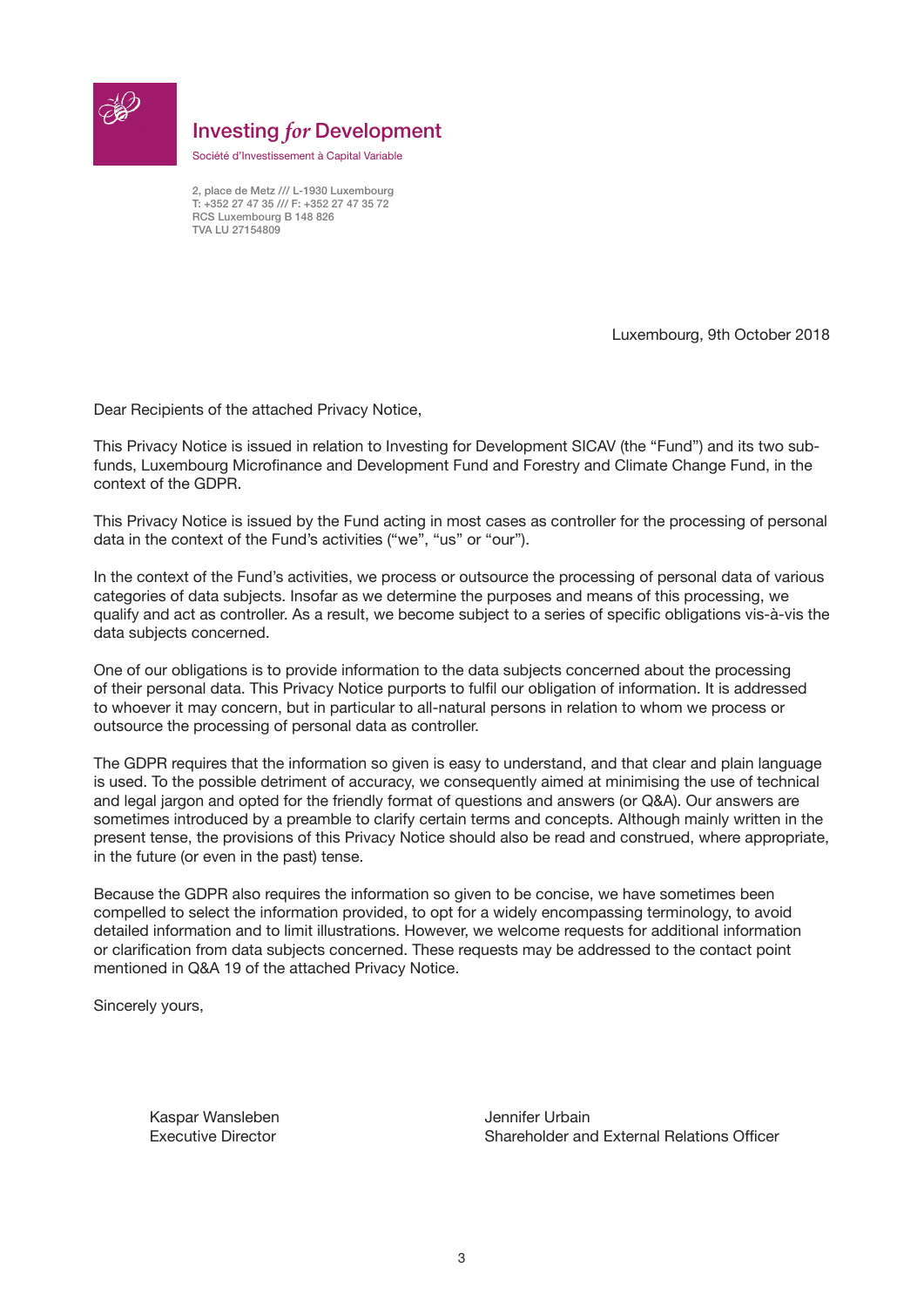# Table of Content

| Page 5  |  |
|---------|--|
| Page 6  |  |
| Page 7  |  |
| Page 7  |  |
| Page 8  |  |
| Page 9  |  |
| Page 9  |  |
| Page 10 |  |
| Page 11 |  |
| Page 12 |  |
| Page 13 |  |
| Page 13 |  |
| Page 14 |  |
| Page 15 |  |
| Page 15 |  |
| Page 15 |  |
| Page 16 |  |
| Page 17 |  |
| Page 18 |  |
| Page 20 |  |
| Page 24 |  |
| Page 26 |  |
| Page 27 |  |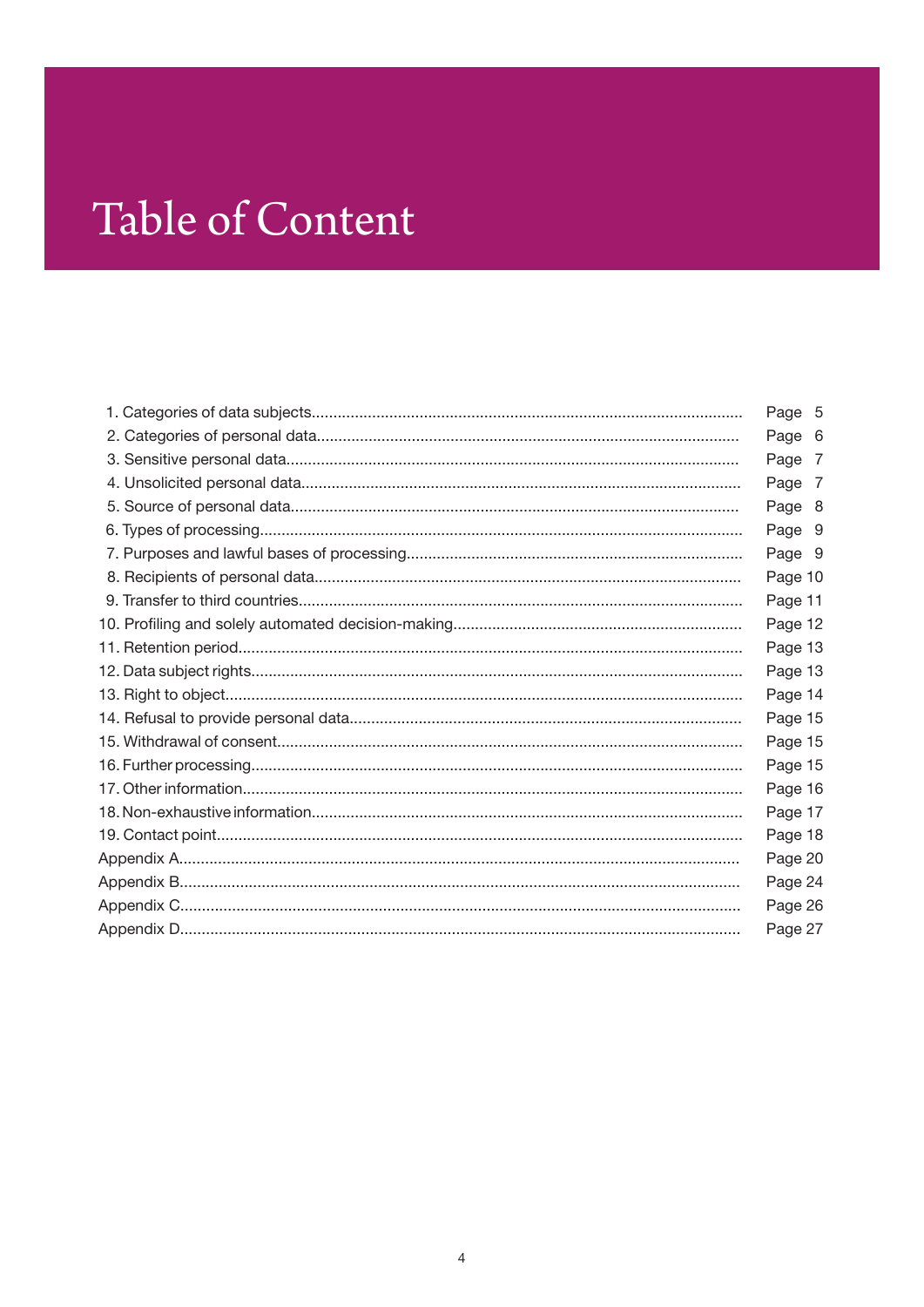## Privacy Notice

### Privacy Notice in relation to Investing for Develpment SICAV

We first invite you to familiarise yourselves with the few following key terms as we will extensively refer to them in this Privacy Notice<sup>(1)</sup>:

- 1. *Personal data* is any information relating to a data subject.
- 2. A *data subject* is a living natural person identified or identifiable in relation to her/his personal data.
- 3. An *investor* is any person (natural or not) investing, soliciting or solicited to invest in the Fund.
- 4. A *controller* determines the purposes and means of personal data processing.
- 5. A *processor* processes personal data on behalf of, and upon instruction from, one or more controllers.

The Fund is in most cases acting as controller for the processing of personal data in the context of the Fund's activities ("we", "us" or "our"). In the context of the Fund's activities, we process or outsource the processing of personal data of various categories of data subjects. Insofar as we determine the purposes and means of this processing, we qualify and act as controller.

#### 1. Categories of data subjects

#### Who are the data subjects in relation to whom we process personal data?

The majority of data subjects in relation to whom we process personal data fall into one or more of the three main categories of data subjects described in the table below ("you", "your" and more generally together the "data subjects"). This Privacy Notice, however, focuses on the processing of personal data related to Investing Persons. Privacy information in relation to the processing of personal data related to Fund Persons and Other Persons may be obtained via the contact point and by any means mentioned in Q&A 19.

| Categories of data subjects | <b>Description</b>                                                                                                                                                                                                                                                                                                                                                                                                                                               |
|-----------------------------|------------------------------------------------------------------------------------------------------------------------------------------------------------------------------------------------------------------------------------------------------------------------------------------------------------------------------------------------------------------------------------------------------------------------------------------------------------------|
| <b>Investing Persons</b>    | The Investing Persons category groups the investors who are natural persons, the natural<br>persons (such as beneficial owners or family members) who are associated with investors,<br>as well as the natural persons involved in entities (in particular intermediary companies,<br>trusts or other vehicles) associated with investors.                                                                                                                       |
| Fund<br>Persons             | The Fund Persons category groups the natural persons who belong or may belong to the<br>staff, team, governing body, committees or similar body of the Fund; and/or who are (to be)<br>remunerated by the Fund in relation to their activities for the Fund.                                                                                                                                                                                                     |
| <b>Other Persons</b>        | The Other Persons category groups the natural persons (other than the Investing or Fund<br>Persons) who, directly or within third-party entities, are involved in the Fund's activities.<br>These third-party entities include among others authorities or service providers (such as<br>regulators, depositaries, administration agents, auditors or professional advisers) supervi-<br>sing, assisting and/or contributing otherwise to the Fund's activities. |

1 This Privacy Notice is available in English and French which are all accessible via the internet on https://www.lmdf.lu/en/privacy/ or upon request to the contact point mentioned in Q&A 19.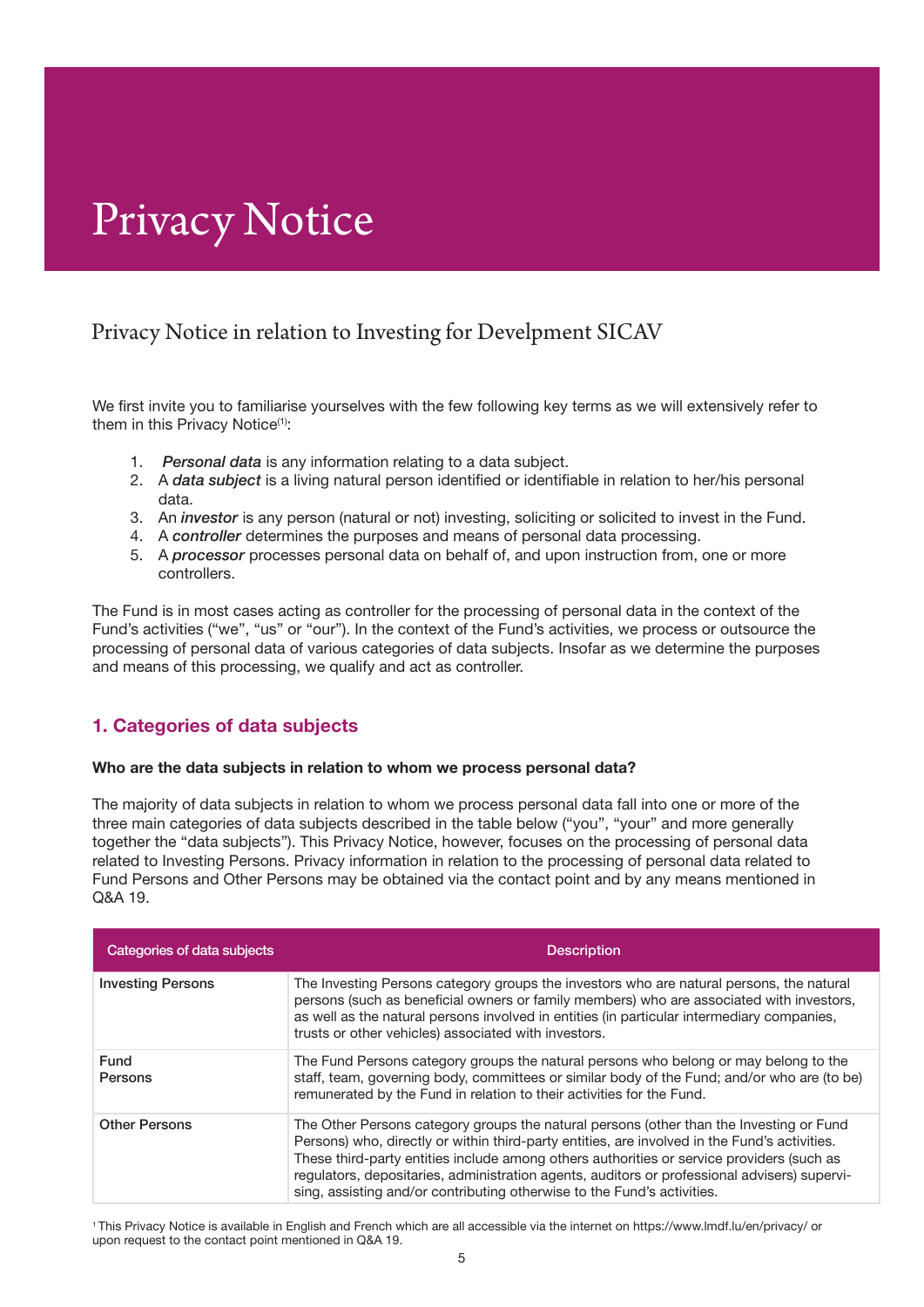The above table uses terms such as "associated", "involved", "belong", "supervising", "assisting" and "contributing". As a natural person, you may be associated, involved, belonging to, assisting and/or contributing in an unlimited number of private, public and/or professional capacities, including – without limitation – as employee or self-employed, client, proxy-holder, authorised signatory, representative, nominee, intermediary, board or committee member, trustee, settlor, agent, officer, delegate, consultant and/or adviser.

#### 2. Categories of personal data

#### What are the categories of personal data that we process?

As a general rule we reserve the right to process any past, present or future personal data needed to attain the purposes described or referred to in this Privacy Notice. However, in the table below we have listed the main categories of personal data we process together with a few illustrations. Please note that these illustrations are not exhaustive and that certain illustrations may belong to one or more categories of personal data, whether or not we have a contractual relationship with any of them or the entity they represent or work for.

| Categories          | In brief                                                                            | <b>Illustrations</b>                                                                                                                                                                                                                                                                                                                                                                               |
|---------------------|-------------------------------------------------------------------------------------|----------------------------------------------------------------------------------------------------------------------------------------------------------------------------------------------------------------------------------------------------------------------------------------------------------------------------------------------------------------------------------------------------|
| Identification data | This category groups the<br>personal data used to iden-<br>tify you                 | Names, gender, place/date of birth, identification docu-<br>mentation (passport, ID cards), nationality, civil status,<br>photos, tax identification numbers, login information,<br>physical, vocal and digital signature and identifiers, etc.                                                                                                                                                    |
| Private data        | This category groups the<br>personal data related to your<br>private environment    | Private/residential physical and digital addresses (e.g.<br>email, IP) and other contact data (e.g. telephone and<br>fax numbers), websites, blogs and social networks,<br>family-related information, centres of interest, contact<br>history, etc.                                                                                                                                               |
| Professional data   | This category groups per-<br>sonal data related to your<br>professional environment | Professional physical and digital addresses (e.g. email,<br>IP) and other contact data (e.g. telephone and fax num-<br>bers), website, blogs and social networks, professional<br>activities, occupation and organisation, status, position,<br>grade and title, curriculum vitae, professional relation-<br>ship (e.g. colleagues, assistants, staff, reporting lines,),<br>contact history, etc. |
| Economic data       | This category groups your<br>personal data of a financial<br>and economic nature    | Amount, nature and source of salary, income and remu-<br>neration, properties, wealth and estate, current and<br>historic placements and cash flows, transaction history,<br>investment preferences and objectives, financial<br>account details (including credit or debit cards), current<br>and historic credit information, etc.                                                               |

The personal data that we process may consist of or result from any use of or activity on computer systems, network and website, and may take any form possible. Personal data that we process may then include all types of electronic support, pictures, images, videos, sounds and voice recordings (such as telephone or online conversation recordings).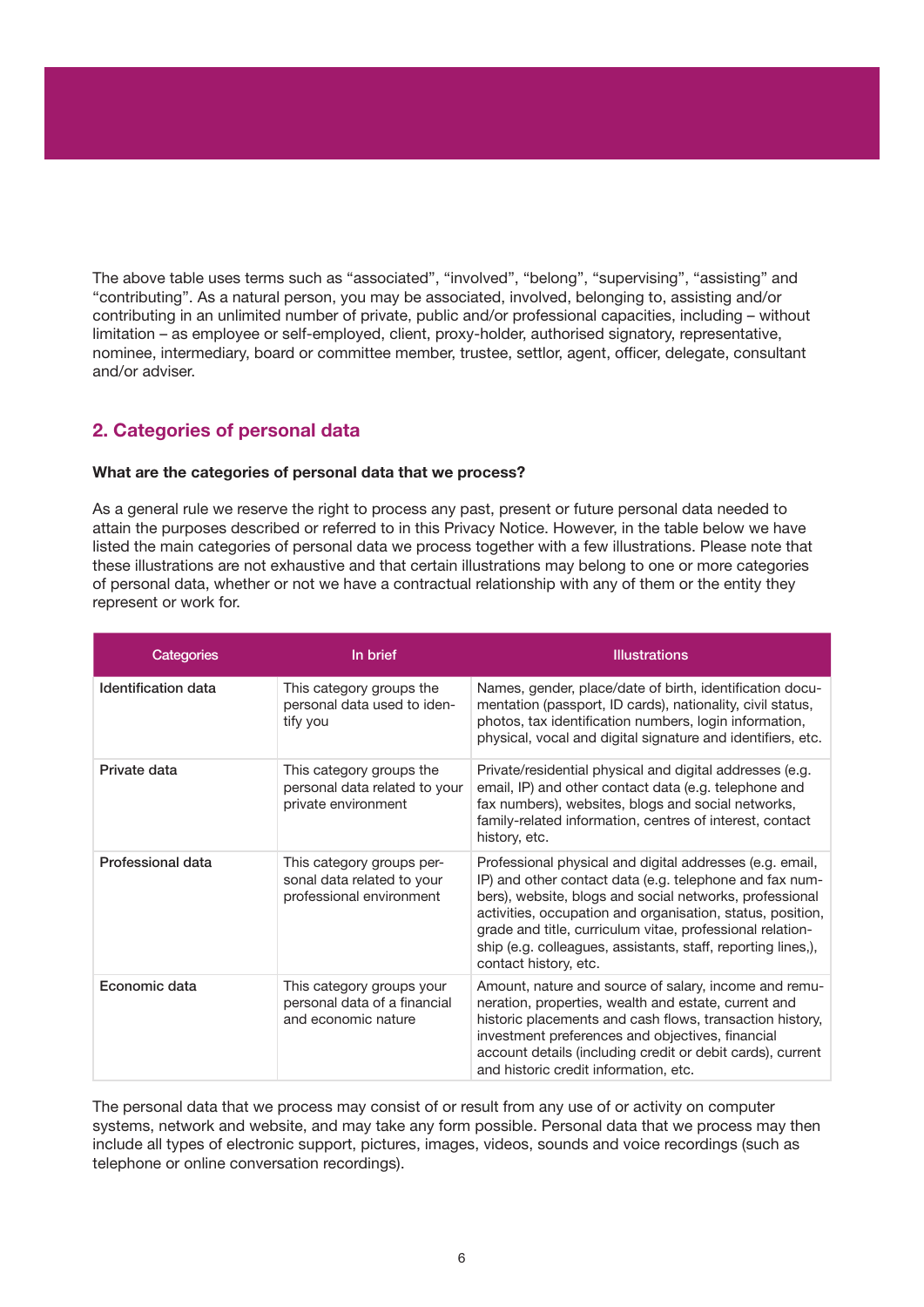Please note that the above categories of personal data are without prejudice to all specific or general personal data you have provided or will provide us with from time to time.

The so-called "sensitive" personal data referred to in Q&A 3 below may also come in addition to or be part of the above categories of personal data.

#### 3. Sensitive personal data

#### Do we process so-called "sensitive" personal data?

Preamble – "Sensitive" personal data refer to personal data revealing racial or ethnic origin, political opinions, religious or philosophical beliefs, or trade union membership, genetic data, biometric data for the purpose of uniquely identifying a natural person, and data concerning health or a natural person's sex life or sexual orientation, as well as personal data relating to criminal convictions and offences or related security measures. Sensitive personal data are sometimes referred to as "special category data" and "criminal offence data" targeted by Articles 9 and 10 of the GDPR, respectively.

We do process such sensitive personal data. However, we do so in only a limited number of instances. We may notably process sensitive personal data (a) which you have manifestly made public; (b) necessary for reasons of substantial public interest; (c) under the control of an official authority; and/or (d) when authorised by applicable law providing appropriate safeguards for your rights and freedoms. As a matter of illustration, we may process personal data revealing political opinions (which you have not necessarily manifestly made public) or relating to criminal convictions and offences when implementing our "know your customer" obligations.

We may also fortuitously process sensitive personal data when wilfully processing non-sensitive personal data. As a matter of illustration, although we neither require nor need personal data revealing racial or ethnic origin or religious beliefs, nor genetic or biometric data, this information is sometimes disclosed in the official identification documents (such as passport photo pages) we receive for the purpose of implementing our "know your customer" obligations. If you do not want us to process this information and also for the reasons described in Q&A 4 below, we therefore strongly suggest that you carefully black this type of data out in any document sent or drawn to our attention.

#### 4. Unsolicited personal data

#### What is our responsibility in relation to the processing of "unsolicited" personal data?

**Preamble** – "Unsolicited" personal data basically refer to personal data which we have no intention, nor interest in processing, mainly because this data is not needed to attain any of the purposes described or referred to in this Privacy Notice. This includes personal data which we did not solicit, and which we technically process (e.g. store and/or transfer), sometimes quite fortuitously (as illustrated in Q&A 3 above), but for no specific purpose.

What is important for you to be aware of is that, in the absence of proven negligence on our part or unless otherwise so compelled by mandatory rules of law, we assume no obligation nor any liability for any damage suffered directly or indirectly by you or any third party as a result of such a technical processing, including in case of personal data breach.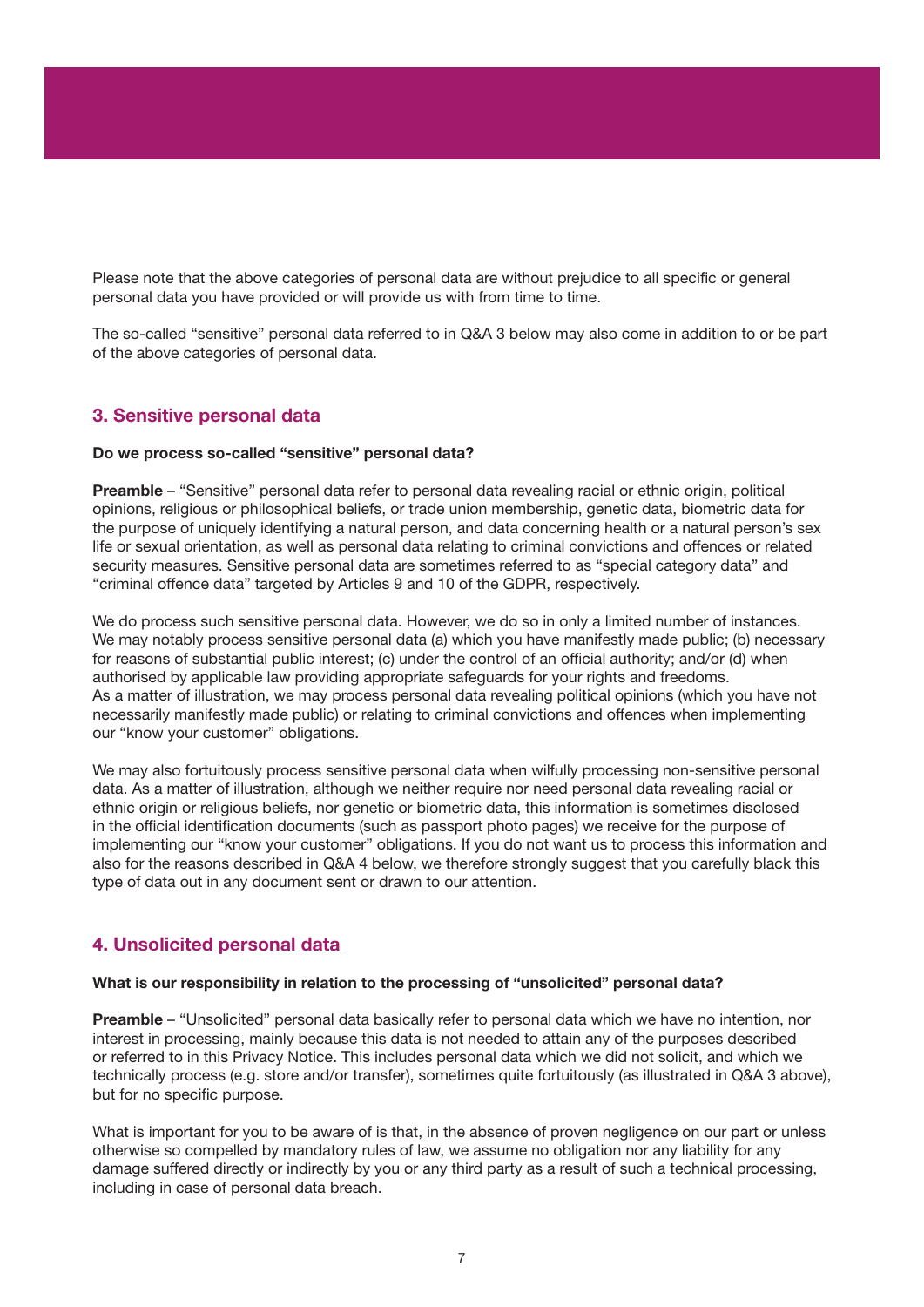In view of the foregoing, we strongly recommend that you exclusively provide personal data that are expressly required from you, and that you refrain from providing any unsolicited personal data or making it available.

#### 5. Source of personal data

#### From whom or where do we collect or obtain your personal data?

We collect or obtain your personal data from various sources (and a combination thereof), and we reserve the right to add at any time for any legally acceptable source. In practice, these sources may vary depending on the categories of natural persons described in Q&A 1.

Our first source of information is you. We collect your personal data each time we communicate with you. We collect your personal data either directly from you or via third parties representing us or you. In relation to Investing Persons in particular, third parties representing us may typically be our registrar and transfer agent, certain of our distributors, and other appointed intermediaries. Third parties representing you may include discretionary managers, lawyers and specific proxyholders.

We may also obtain your personal data from a variety of third parties who represent neither us nor you. In relation to Investing Persons in particular, these third parties may include certain of our service providers (such as the depositary), certain distributors, your banker, social media, subscription services and centralised investor databases (whether or not they belong to the Fund's group), as well as your or our advisers.

Third parties from whom we may obtain your personal data may also be public authorities, bodies or services, including Luxembourg and foreign supervisory and tax authorities.

We may also obtain your personal data via any publicly accessible (free or paying) sources such as the internet, public registers (such as the Luxembourg Trade and Companies Register), and/or the press in general. In relation to Investing Persons in particular, we may obtain your personal data via special "know your customer" databases (such as World-Check™). In the following paragraphs, we would like to draw your attention to a few of them.

In relation to Investing Persons in particular, the most obvious means of collection of your personal data is the subscription documentation, including that required to fulfil our "know your customer" or tax transparency obligations (e.g. via self-certification forms). But, we also collect information via your transactional activity or your visits to our website.

For all categories of natural persons, we may also obtain personal information via exchanges of correspondence (whether or not in digital form), via telephone conversations (whether or not they are recorded), via contractual or operational documentation, via participation at board or shareholding meetings, and/or in the course of a complaint or litigious procedure.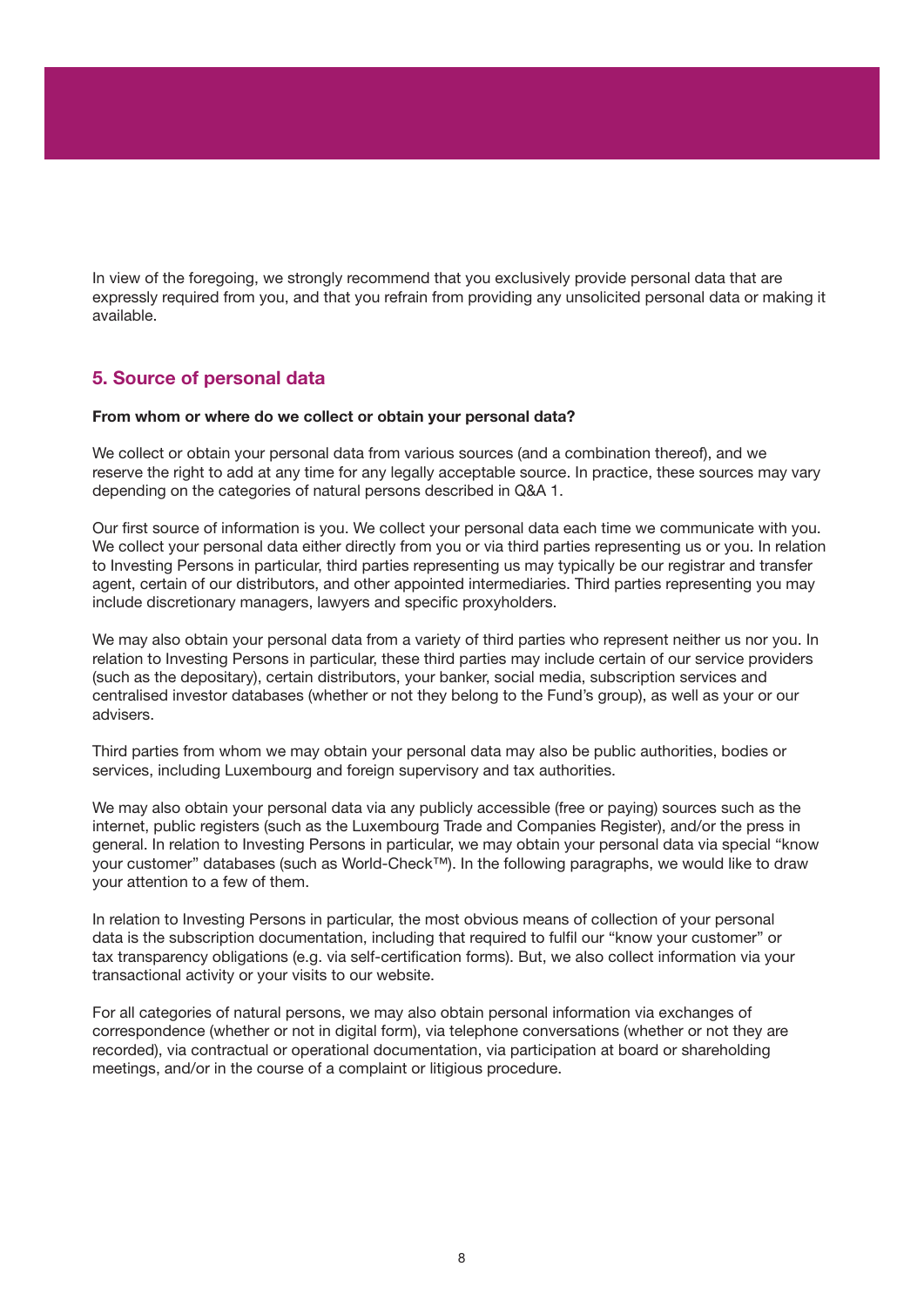#### 6. Types of processing

#### What types of processing do we perform on your personal data?

We perform and reserve the right to perform at any time any processing which the GDPR authorises us to perform on your personal data. The processing that we perform or may perform therefore includes any operations (or set of operations) on your personal data (or on sets of your personal data), whether by electronic or other means, such as collection, recording, organisation, structuring, storage, adaptation or alteration, retrieval, consultation, use, disclosure by transmission, transfer, dissemination or otherwise making available, alignment or combination, restriction, erasure or destruction.

In particular, we or our service providers acting as processors or controllers in their own right may be obliged or wish to record communications (including telephone or online conversations and e-mails). Recordings may be produced in court or other legal proceedings and permitted as evidence with the same value as written documents. The absence of recordings may not in any way be used against us. The purposes, lawful bases and retention periods in this respect are described in Appendix A and Appendix C respectively.

Please, also note that processing that we perform or may perform on your personal data may also consist in profiling and solely automated individual decision-making. We have specifically addressed this type of processing in Q&A 10.

#### 7. Purposes and lawful bases of processing

#### For what purposes and on what lawful bases do we process your personal data?

We reserve the right to process your personal data for any specified, explicit and legitimate purposes we deem appropriate, provided such processing is based on one or more of the 6 possible lawful (or legal) bases authorised by the GDPR. These lawful bases are related to contract, compliance, vital interests, public interest, legitimate interests, and consent. These lawful bases are more fully described in Appendix A of this Privacy Notice.

We process your personal data for several purposes and on several lawful bases. These may vary depending on the category of data subjects (described in Q&A 1) to which you belong. In Appendix A, you will find tables listing the purposes of the processing (on the left-hand side column) and the corresponding lawful bases (on the right-hand side column).

You should be aware that any of the (initial) purposes listed in Appendix A or otherwise referred to in this Privacy Notice may change over time and lead to a new purpose. If the new purpose is compatible with the initial purpose, we may continue the processing under the original lawful basis (unless this original lawful basis is your consent).

Finally, you should also be aware of the following regarding the lawful bases of our processing. When we process sensitive personal data or transfer personal data to third countries, we may do so on specific lawful bases which are more fully described in Q&A 3 and Q&A 9, respectively, and which come in addition to those otherwise described in this Q&A 7 and in Appendix A. Also, when we exceptionally base the processing of your personal data on your consent, you are entitled to withdraw your consent as more fully described in Q&A 15.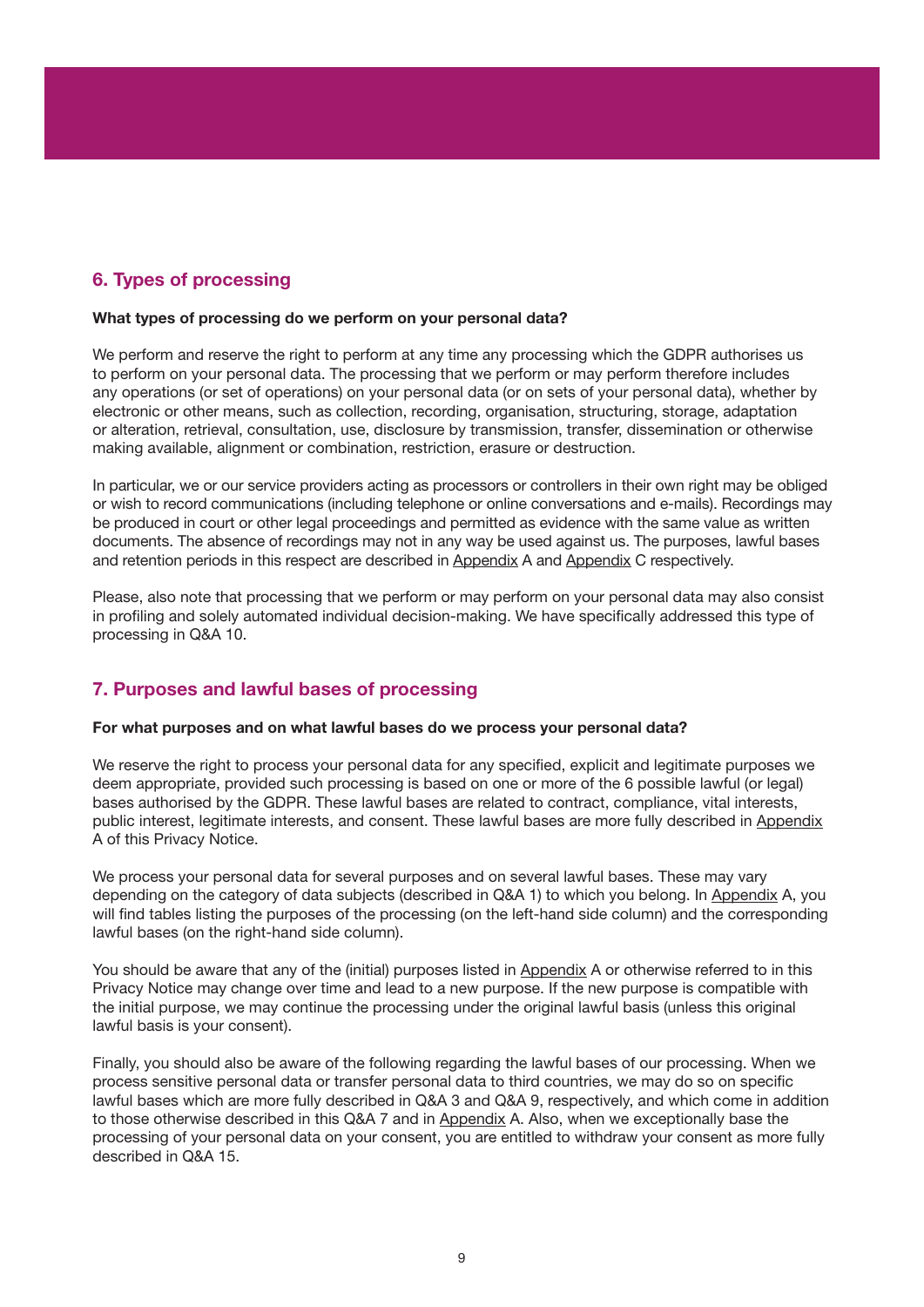### 8. Recipients of personal data

#### Do we transmit your personal data to third-party recipients? If so, who are these recipients?

Preamble – In the context of this Privacy Notice we understand "transmission" (or derived terms thereof) of personal data to a party as including the disclosure, the accessibility or otherwise availability of these personal data to this party.

Yes, we also transmit your personal data to a series of recipients or categories of recipients, in particular, but not only, in relation to the processing of personal data belonging to Investing Persons. These include:

- all our service providers, whether they act as processors and/or controllers in their own rights (which may be the Fund's co-investor, investment adviser, investment manager, bank, depositary and paying agent, administrative agent, registrar and transfer agent, distributor and subdistributors, auditor, legal, financial and other professional advisers, lawyers, consultants), as well as any existing or potential service provider of the Fund; the recipients may also be any of the foregoing respective representatives, agents, delegates, affiliates, subcontractors and/or their successors and assigns (including information technology providers, cloud service providers, or external processing centres);
- our various counterparties (such as prime brokers and credit institutions);
- any targeted markets (regulated or not), investment funds and/or related entities in or through which we intend to invest (including without limitation their governing entities, respective general partner, management companies, managers, central administration, investment manager, depositary, and other service providers);
- any judicial, public, governmental, administrative, supervisory, regulatory or tax bodies or authorities; as well as
- the Investing Persons, the Fund Persons, and the Other Persons.

You should also be aware that:

- more information about the foregoing recipients (including our processors) may be found in Appendix D and in the Fund's constitutive and offering documentation;
- certain of the foregoing recipients (including our processors) may themselves transfer your personal data to other sub-recipients established or operating in and/or outside the European Economic Area. This may notably be the case in the context of exchange of information on an automatic basis with the competent authorities in the United States or other permitted jurisdictions as agreed in  $FATCA^{(2)}$  and  $CRS^{(3)}$ , at OECD and European levels, or equivalent Luxembourg legislation, as more specifically detailed in Q&A 17;
- each of the foregoing recipients (including our processors) and sub-recipients may also process your personal data as controllers in their own right, in particular but not necessarily for compliance with laws and regulations applicable to them (such as those relating to "know your customer") and/or on order of any competent jurisdiction, court, governmental, supervisory or regulatory bodies, including tax authorities, and may be established or operating in and/ or outside of the European Economic Area. Certain of these controllers have requested us to

<sup>&</sup>lt;sup>2</sup> "FATCA" stands for the US Foreign Account Tax Compliance Act.

<sup>&</sup>lt;sup>3</sup> "CRS" stands for Common Reporting Standard.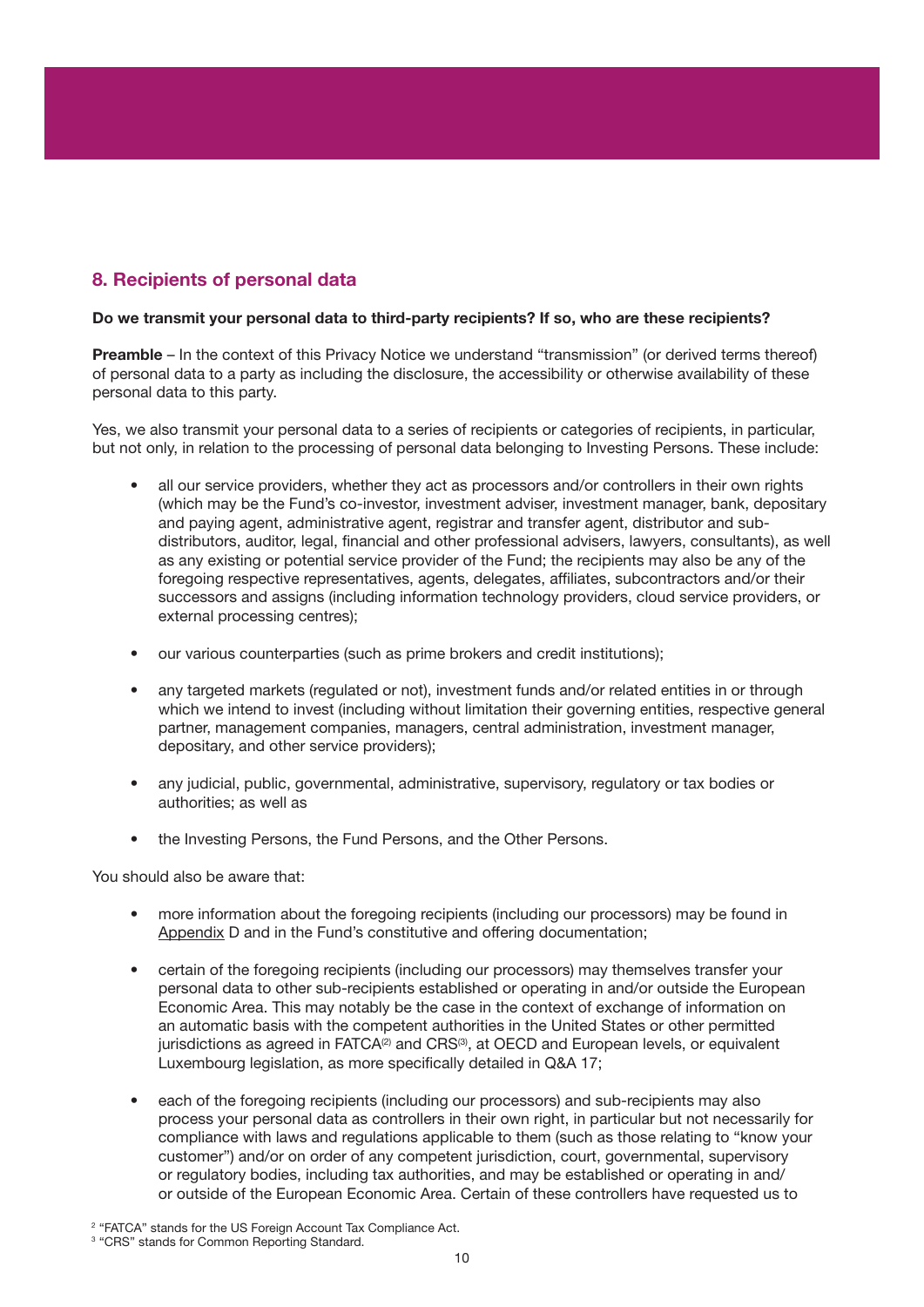provide you with their own privacy policy information. In this respect, please, kindly refer to Q&A 17;

in the absence of proven negligence on our part or unless otherwise so compelled by mandatory rules of law, we bear no liability for any transmission of your personal data to any third party not authorised by us and, more generally, for any such unauthorised third-party receiving knowledge of your personal data.

#### 9. Transfer to third countries

#### Do we intend to transfer personal data to third countries or international organisations?

Preamble – In the context of this Privacy Notice we understand "transfer" (or derived terms thereof) of personal data to third countries or international organisations as including the disclosure, the accessibility or the otherwise availability of these personal data to or from third countries or international organisations.

Yes, we do and will transfer personal data to third countries. And by third countries, we mean countries which do not belong to the European Economic Area and which legislation does not necessarily ensure an adequate level of protection as regards the processing of personal data.

In Appendix B of this Privacy Notice, you will find a brief description of the available lawful bases for performing transfers of personal data to third countries, as well as a table listing the recipient countries or third-country recipients to which we transfer or may transfer personal data (left-hand side column) together with the corresponding specific lawful bases and, where applicable, additional information (right-hand side column). In this context, you should be aware that:

a) Your personal data may be transferred to recipients (including processors and other controllers) which are located in third countries subject to an adequacy decision of the European Commission and/or on the basis of the so-called EU-U.S. Privacy Shield framework. In the table in Appendix B, each of these countries or recipients is referred to as an "adequate country" or an "adequate recipient", respectively;

b) Your personal data may be transferred to recipients (including processors and other controllers) which may be located in third-countries which are not subject to an adequacy decision of the European Commission and whose legislation does not ensure an adequate level of protection as regards the processing of personal data. In this case, the transfer of your personal data may be based on one or more of the appropriate safeguards listed and briefly described in Appendix B. In the table in Appendix B, each of the relevant countries or recipient is referred to as a "safeguarded country" or a "safeguarded recipient", respectively, and earmarked with the relevant appropriate safeguard;

c) In the absence of any adequacy decision or appropriate safeguard, your personal data may nevertheless be transferred to recipients (including processors and other controllers) located in third countries whose legislation does not ensure an adequate level of protection as regards the processing of personal data. In this case, a transfer or set of transfers of your personal data may be based on one or more of the derogations listed and briefly described in Appendix B. In the table in Appendix B, each of the relevant countries or recipient is referred to as a "derogatory country" or a "derogatory recipient", respectively;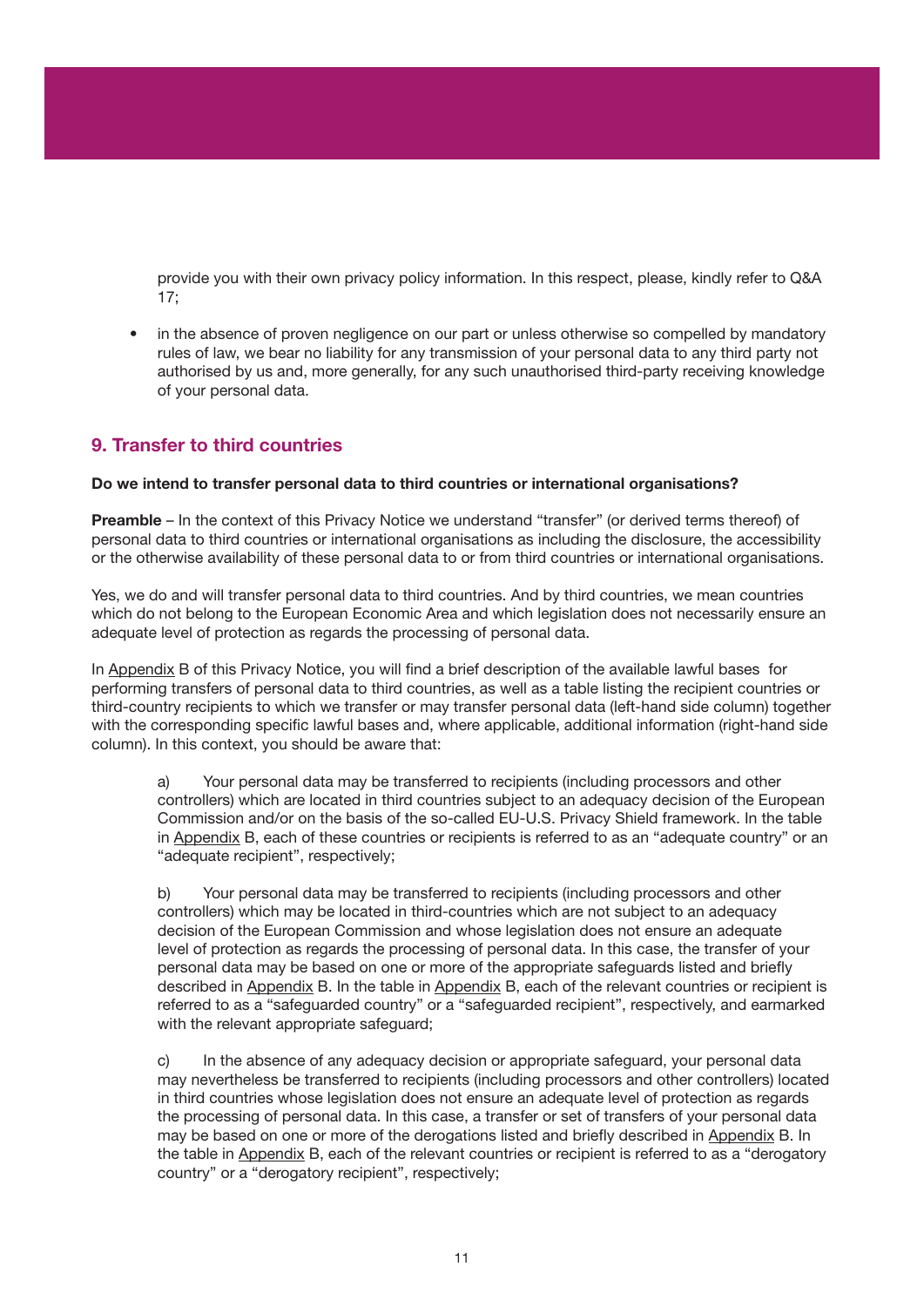d) We may transfer your personal data to a third country in the event this is required by any judgment of a court or tribunal or any decision of an administrative authority, provided this takes place on the basis of an international agreement entered into between the European Union or another Member State and other jurisdictions worldwide.

In addition to the information provided in Appendix B, you should be aware that:

- you have the right to obtain a copy of, or access to, the appropriate safeguards which have been implemented for transferring your personal data to a safeguarded country or a safeguarded recipient by a request addressed to any contact point and by any means mentioned in Q&A 19;
- when the transfer of your personal data to third countries is based on your explicit consent, you are entitled to withdraw your consent as more fully described in Q&A 15;
- in the absence of proven negligence on our part or unless otherwise so compelled by mandatory rules of law, we bear no liability for any transfer of your personal data to any third country or thirdcountry recipient not authorised by us and, more generally, for any such unauthorised third country or third-country recipient receiving knowledge of your personal data.

#### 10. Profiling and solely automated decision-making

#### Are you being subject to profiling and/or solely automated (individual) decision-making?

Preamble – "Profiling" is an automated processing of your personal data to evaluate personal aspects about you in order to produce your corresponding profile. A "solely automated decision" is an individual decision based solely on automated processing (including profiling), hence without human involvement.

You may be subject to profiling and/or to a solely automated decision. In some instances, you may even be subject to a so-called "significant effect solely automated decision" which is a solely automated decision (including profiling) producing legal effects concerning you or similarly significantly affecting you.

There are a few important rights that you specifically have in relation to profiling and significant effect solely automated decisions. These rights are listed below. You may exercise these rights upon notice to the contact point mentioned in Q&A 19.

- As indicated in Q&A 13, you have the right to object, on grounds relating to your particular situation, to profiling which is based on your consent or on our interests;
- As also indicated in Q&A 13, you have the unconditional right to object to profiling related to direct marketing;
- In relation to significant effect solely automated decisions (other than those authorised by applicable law), you have the right to obtain a human intervention on our part, to express your point of view and to contest this solely automated decision.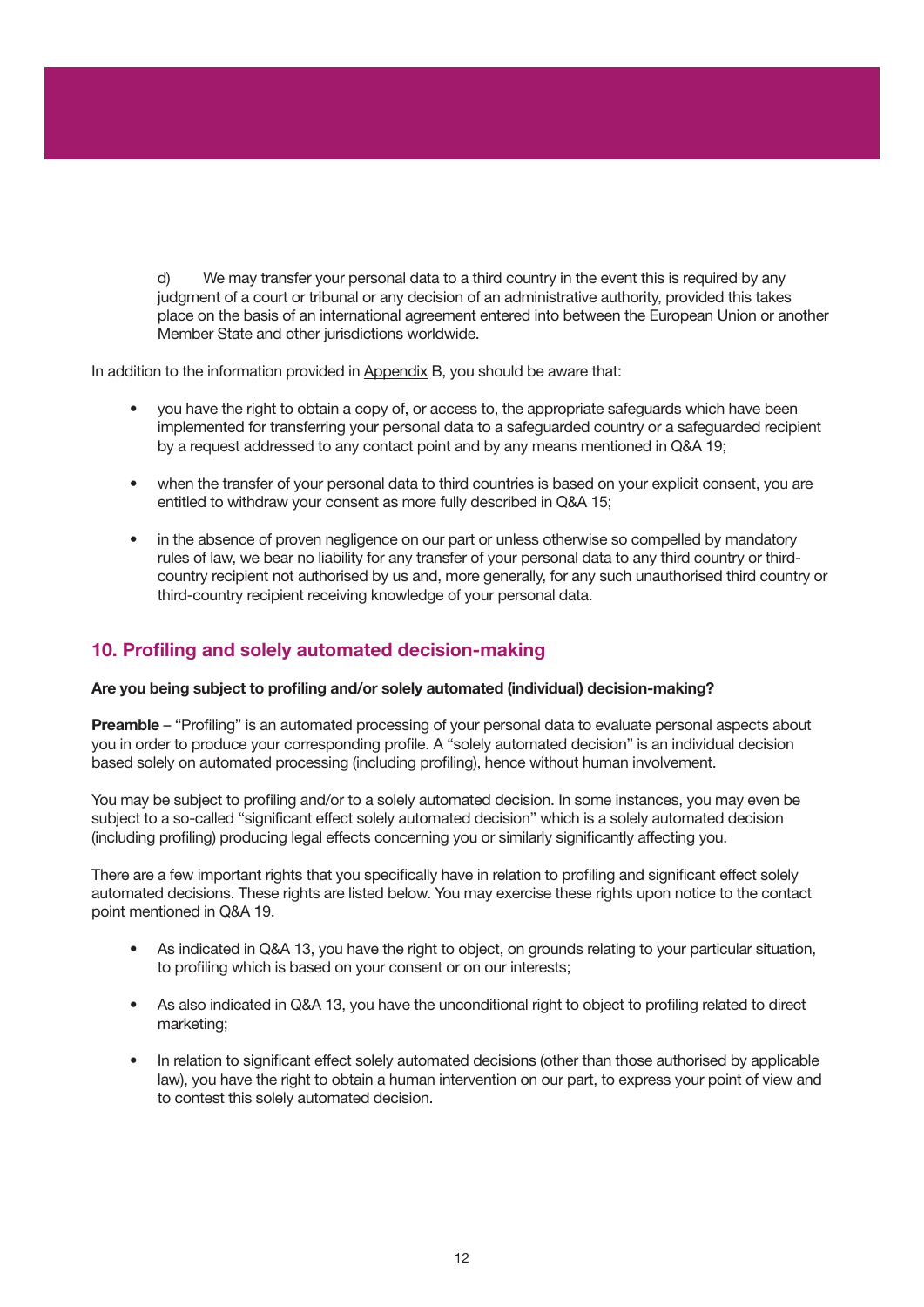#### 11. Retention period

#### For how long will we store your personal data?

Without prejudice to what follows, as a matter of general principle, we take care that your personal data is not held for longer than necessary with regard to the purposes for which they are or have been processed.

We hold personal data of Investing Persons at least until the concerned investor ceases to be an investor. We then hold these personal data for a subsequent period of 10 years where necessary to comply with applicable laws and regulations, and/or to establish, exercise or defend actual or potential legal claims.

Longer or shorter retention periods may apply where required by applicable laws and regulations, or as a result of applicable statutes of limitation. Some of these laws and regulations are listed in the table of Appendix C to this Privacy Notice.

#### 12. Data subject rights

#### What are your rights in relation to our processing of your personal data?

In addition to your right of information as well as to rights otherwise described in this Privacy Notice or provided for in the GDPR, the available rights in relation to our processing of your personal data are as listed and briefly described below.

The relevant legal provisions of the GDPR describing these rights may in our opinion be read and understood by persons who are not personal data protection professionals. For each of the rights listed below, we have therefore mentioned the applicable key provisions which we invite you to consult for further information.

Under certain circumstances and within the limits set out by the GDPR:

- Right of access (Art. 15 of the GDPR) You have the right to receive confirmation that your data is being processed by us (or not), to access your personal data, and to receive supplementary information (however, largely corresponding to that provided in this Privacy Notice).
- Right to rectification (Art. 16 and 19 of the GDPR) If your personal data is inaccurate or incomplete, you have the right to obtain assurance from us that it will be rectified without undue delay.
- Right to erasure (Art. 17 and 19 of the GDPR) The right of erasure is also known as the "right to be forgotten". The broad principle underpinning this right is to enable you to request us to delete or remove your personal data where there is no compelling reason for our continued processing thereof.
- Right to restriction (Art. 18 and 19 of the GDPR) This right allows you to 'block' or suppress processing of your personal data. We may still store your data but may not process them. We can retain just enough information about you to ensure that the restriction is respected in future.
- Right to data portability (Art. 20 of the GDPR) This right allows you to obtain and reuse the personal data you have provided us with for your own purposes across different services. It allows you to move, copy or transfer your personal data easily from one IT environment to another.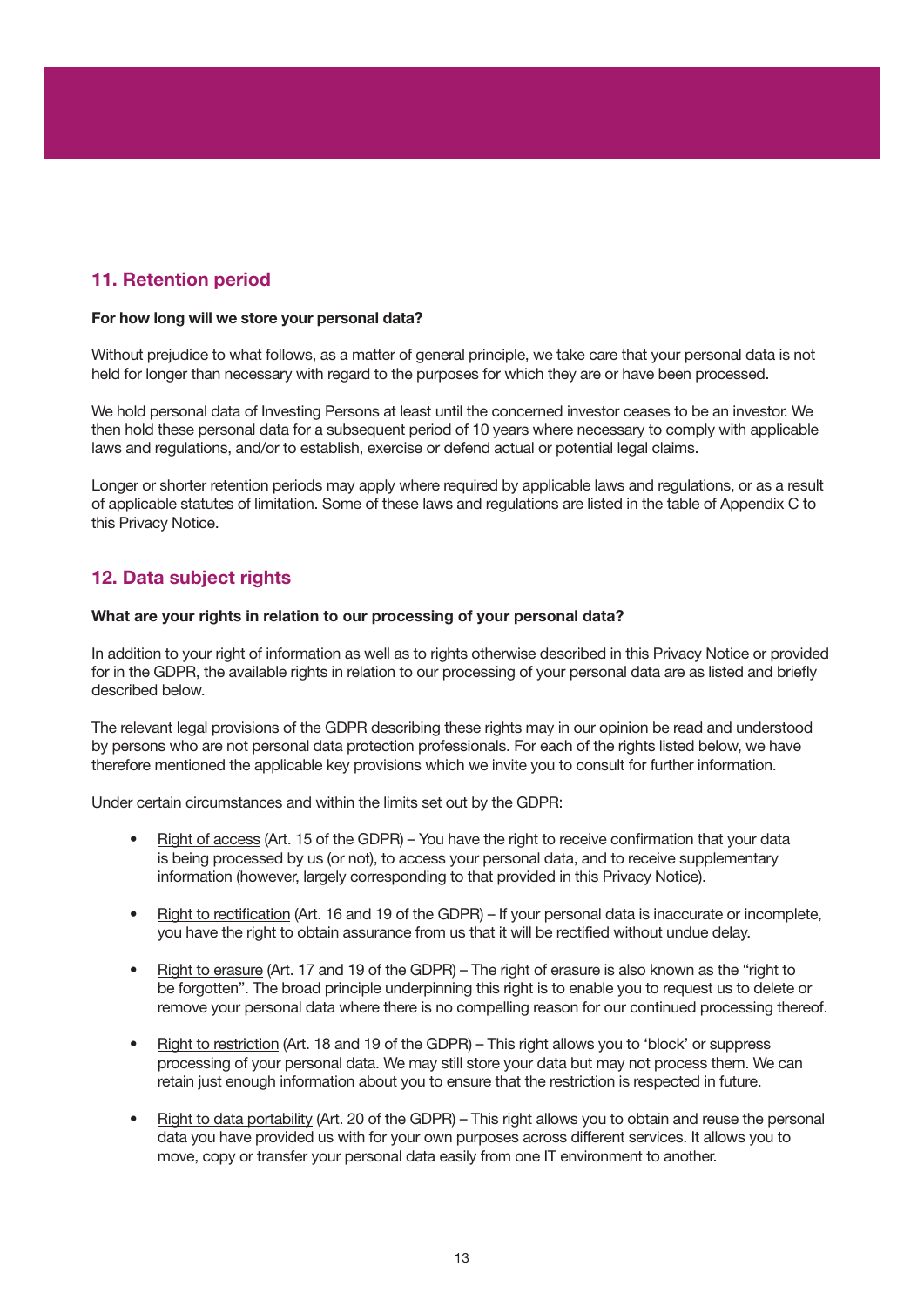Right to complain to a supervisory authority (Art. 77 of the GDPR) – If you consider that our processing of personal data relating to you infringes the GDPR, you have the right to lodge a complaint with a supervisory authority, in particular in your EU Member State of habitual residence, place of work or place of the alleged infringement<sup>(4)</sup>.

You may exercise any of the above rights (other than the right to complain to a supervisory authority) via any contact point and by any means mentioned in Q&A 19.

There is a last general and important point we wish to draw your attention to. Your rights under the GDPR (including those listed above) are not "absolute" or unconditional. Your rights may then be limited to certain cases or circumstances, conditioned and/or affected by various elements such as the lawful basis of our processing (including the necessity to comply with a legal obligation or our or third-party legitimate interest).

#### 13. Right to object

#### Do you have the right to object to our processing of your personal data?

Yes, Article 21 of the GDPR gives you a right to object, but this right is limited and depends on the purpose or lawful basis of our processing.

- Firstly, you have the right to object at any time, on grounds relating to your particular situation, to processing of personal data, including profiling, concerning you which is based on our legitimate interests or on the performance of a task carried out in the public interest or in the exercise of any official authority that we would be vested in. In this case, we shall no longer process your personal data unless we demonstrate compelling legitimate grounds for the processing which override your interests, rights and freedoms or for the establishment, exercise or defence of legal claims.
- Secondly, where your personal data are processed for direct marketing purposes, you have the unconditional right to object at any time to the processing of personal data concerning you for such marketing, which includes profiling to the extent that it is related to such direct marketing.
- Finally, you have the right to object, on grounds relating to your particular situation, to the processing of your personal data for scientific or historical research purposes or statistical purposes, unless the processing is necessary for the performance of a task carried out for reasons of public interest.

You may exercise your right to object via any contact point and by any means mentioned in Q&A 19.

4 In Luxembourg, the supervisory authority is the Commission Nationale pour la Protection des Données (https://cnpd.public.lu/ en/particuliers/faire-valoir.html). A list of other supervisory authorities may be found in https://edpb.europa.eu/about-edpb/board/ members\_en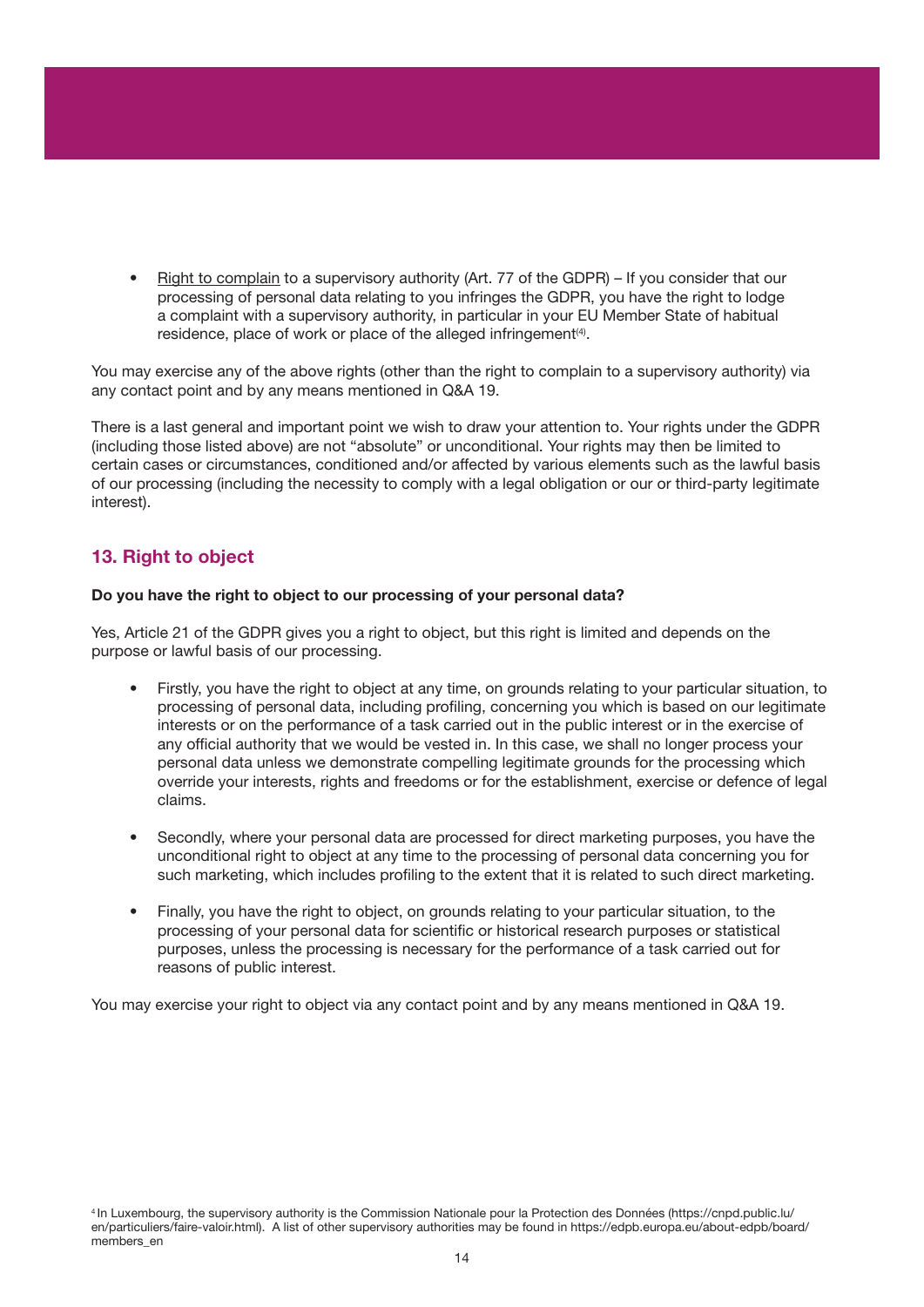#### 14. Refusal to provide personal data

#### Can you refuse to provide your personal data? If so, what are the consequences?

There are certain cases where the provision of your personal data results from a legal or contractual obligation applicable to you and/or to us, or where the provision of your personal data is necessary for us to enter into, continue and/or implement a professional relationship and/or contract, and/or otherwise deal with you.

As a general rule, failure to provide certain requested personal data may result in the impossibility to communicate (or to communicate safely) with you and/or to fulfil certain of our duties, obligations and services.

As an Investing Person in particular, failure to provide certain requested personal data may result in the impossibility for you or the investor to invest or maintain an investment in the Fund. It may also result in incorrect or double reporting.

Please note that we may from time to time and as the case may be on a case-by-case basis indicate whether or not requesting and/or providing this information is mandatory for us and/or for you, respectively, and/or the reasons for which this is mandatory. Where necessary, we may also indicate on such occasions the consequences for your refusal to provide the requested information.

#### 15. Withdrawal of consent

#### Can you withdraw the consent given for processing your personal data, and if so, how?

Yes, when we base the processing of your personal data on your consent, you have the right to withdraw your consent at any time, yet without affecting the lawfulness of all processing based on your consent before its withdrawal.

Your decision to withdraw your consent may be notified to any contact point and by any means mentioned in Q&A 19.

#### 16. Further processing

#### Do we intend to process your personal data for a purpose other than that for which they were collected or obtained?

Although we have no intention to do that at the date of issuance of this Privacy Notice, we reserve the right to further process your personal data for a purpose other than that for which they were collected or obtained. If such were the case and prior to that further processing, we would provide you with information on that other purpose and with any relevant further information required by law which is not already contained in this Privacy Notice.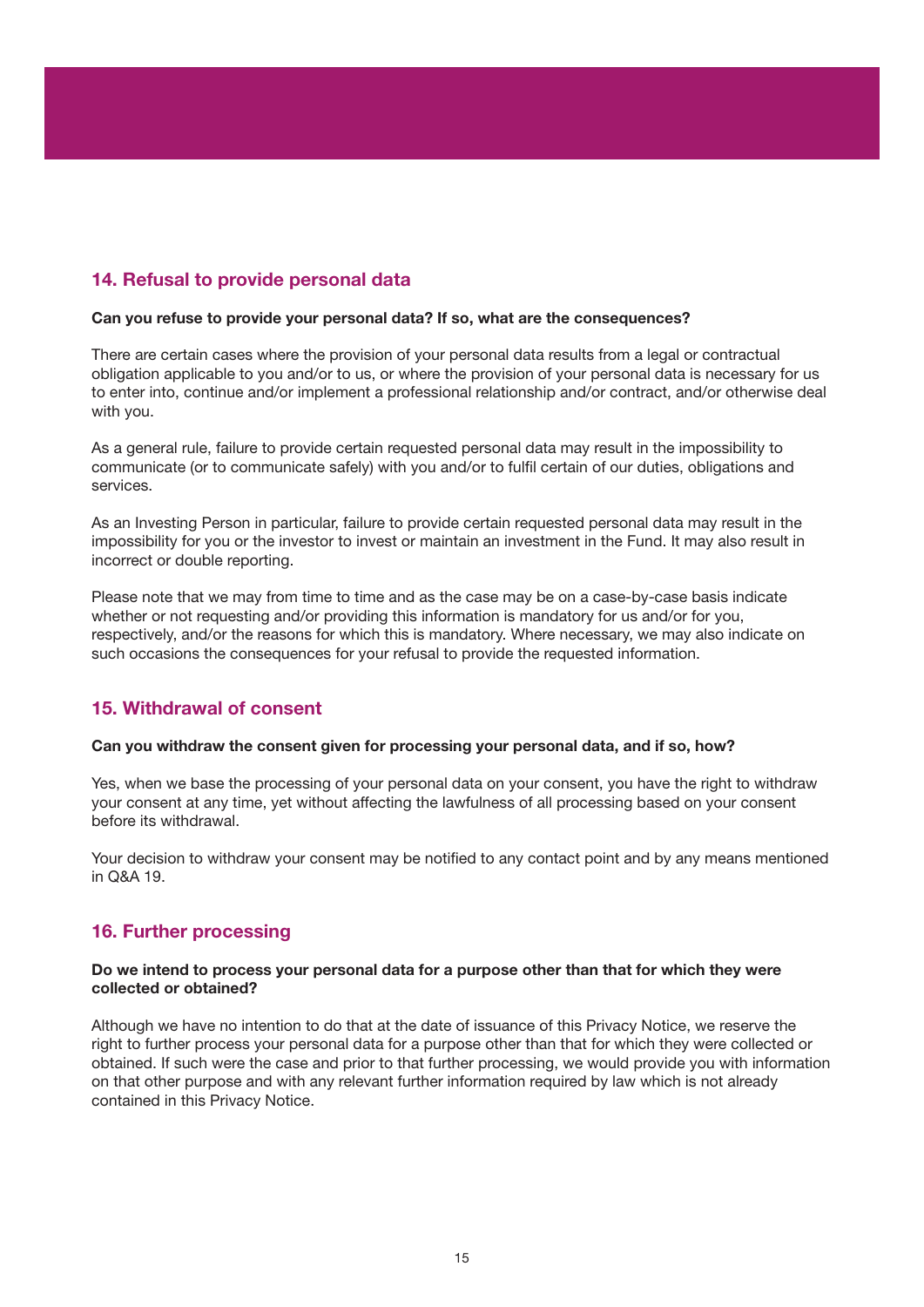#### 17. Other information

#### Is there other information we deem appropriate to provide you with in the context of this Privacy Notice?

Yes, we believe that the following additional information might be of interest to you.

#### (A) Data protection officer

The data protection officer is governed by specific provisions of the GDPR (Articles 37 to 39) but is not defined in the GDPR. It may be described as the person appointed by an organisation to serve as its personal data protection guardian.

For your information, we have not appointed, and have no current plan to appoint, a data protection officer.

#### (B) Professional secrecy and confidentiality waiver

Any consent that you may give or may from time to time be requested to give in order to waive the professional secrecy or confidentiality duty to which we are subject pursuant to laws and regulations applicable to us is distinct from, and may not be construed as, any consent that you might give in the context of the GDPR.

#### (C) FATCA, CRS and other tax identification legislation to prevent tax evasion and fraud

To comply with "know your customer" and tax related laws and regulations such as FATCA and CRS at OECD and European levels or equivalent Luxembourg legislation, we are and our service providers may be obliged to collect and, where appropriate, report certain information in relation to you and your investments in the Fund (including but not limited to name and address, date of birth, U.S. tax identification number (TIN), account number, balance on account, the "Tax Data") to the Luxembourg tax authorities (Administration des contributions directes) which will exchange this information (including personal data, financial data and Tax Data) on an automatic basis with the competent authorities in the United States or other permitted jurisdictions (including the U.S. Internal Revenue Service (IRS) or other US competent authority and foreign tax authorities located outside the European Economic Area) for the purposes provided for in FATCA and CRS at OECD and European levels or equivalent Luxembourg legislation.

In this context, it is mandatory to answer questions and requests with respect to the data subjects' identification and investment held in the Fund. We reserve the right to reject any application for investment if the required information and/or documentation are not provided or the applicable requirements not complied with. Investors acknowledge that failure to provide the relevant information in the course of their relationship with the Fund may result in incorrect or double reporting, prevent them from acquiring or maintaining their investment in the Fund and may be reported to the relevant Luxembourg authorities.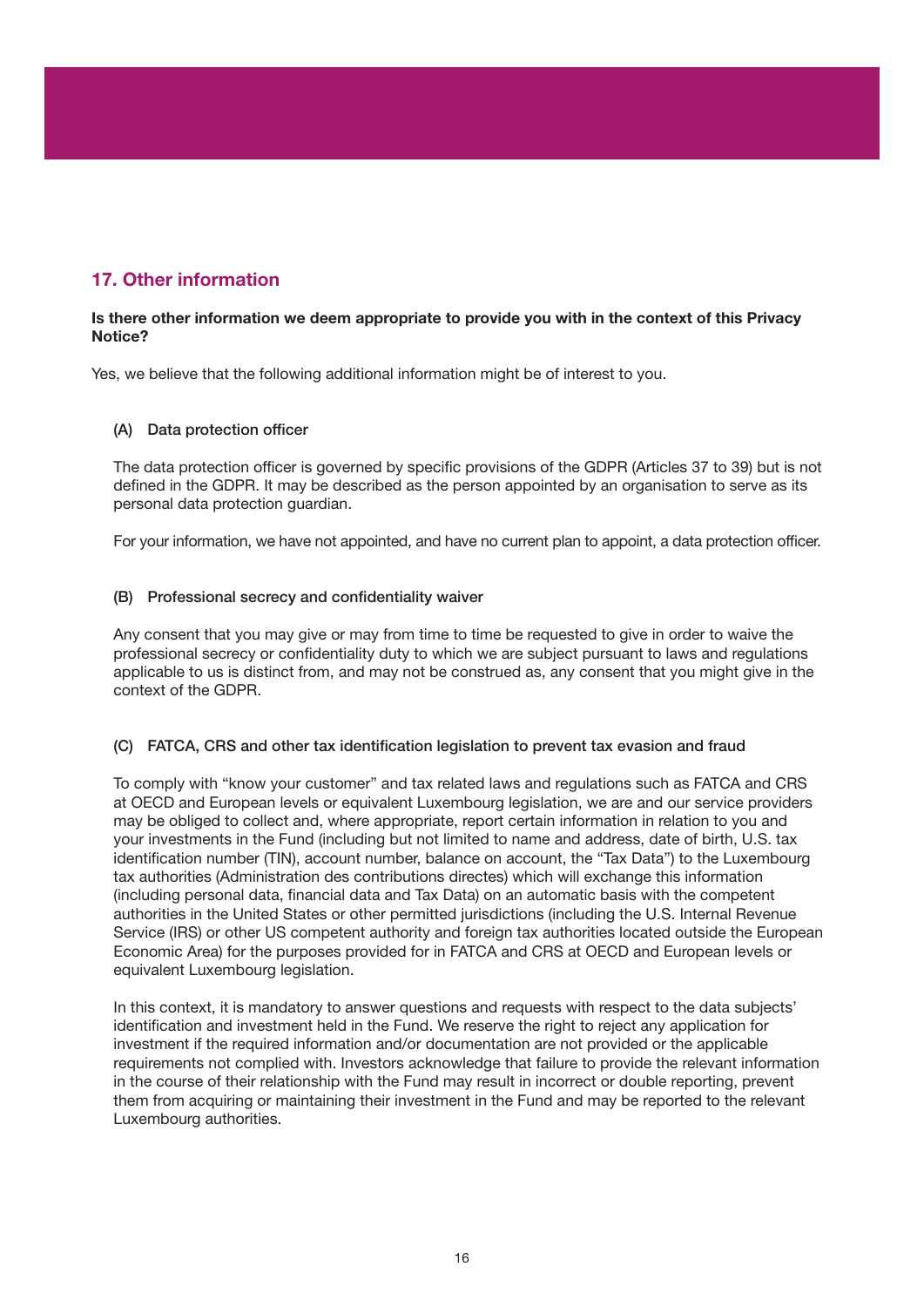#### (D) Update of this Privacy Notice and additional information

You should first be aware that we reserve the right to amend or modify this Privacy Policy at any time and for any reason, notably in response to changes in applicable data protection and privacy legislation.

Any further update of this Privacy Notice as well as any additional information relating to our processing of personal data are accessible via the internet on https://www.lmdf.lu/en/privacy/ or upon request to the contact point mentioned in Q&A 19. If there are any significant changes, we make these clear either through the website or through another means of contact such as email.

Additional information relating to our processing of your personal data and further update of this Privacy Notice may also be found in the constitutive and offering documentation of the Fund, our contractual arrangements, or provided or made available, on an ongoing basis, through additional documentation (such as contract notes or specific notice and reports, whether periodic or not) and/ or through any other communications channels, including electronic communication means, such as electronic mail, internet/intranet websites, portals or platform, as deemed appropriate to allow us to comply with our obligations of information according to the GDPR.

All the foregoing additional information and updates are deemed to be inserted by reference in and, where applicable, amend or replace, this Privacy Notice.

#### (E) What we expect from you – keeping your personal data up-to-date

It is important that the personal data we hold about you is kept accurate. We request that you inform us in writing and without undue delay about changes in the information you provide us about you so that we can keep it up-to-date while you continue to be in relation with us

#### (F) Other privacy information

Certain entities we are dealing with and who are acting as controllers in their own right in relation to your personal data have requested us to provide you with certain privacy information pertaining to their processing of personal data which may be relevant to you and/or natural persons with whom you are dealing. The privacy information so received is set out in the Schedules to this Privacy Notice. In the absence of proven negligence on our part or unless otherwise so compelled by mandatory rules of law, we bear no responsibility for this privacy information nor for any processing performed by these other controllers.

#### 18. Non-exhaustive information

#### Is this Privacy Notice exhaustive of all information pertaining to the processing of your personal data?

No. Although this Privacy Notice claims to be exhaustive in relation to the information that we must convey to data subjects pursuant to the GDPR, it does not claim to be exhaustive of all information pertaining to the entire processing we perform as controller.

In relation to personal data that we did not obtain directly from you, our duty to inform you does not apply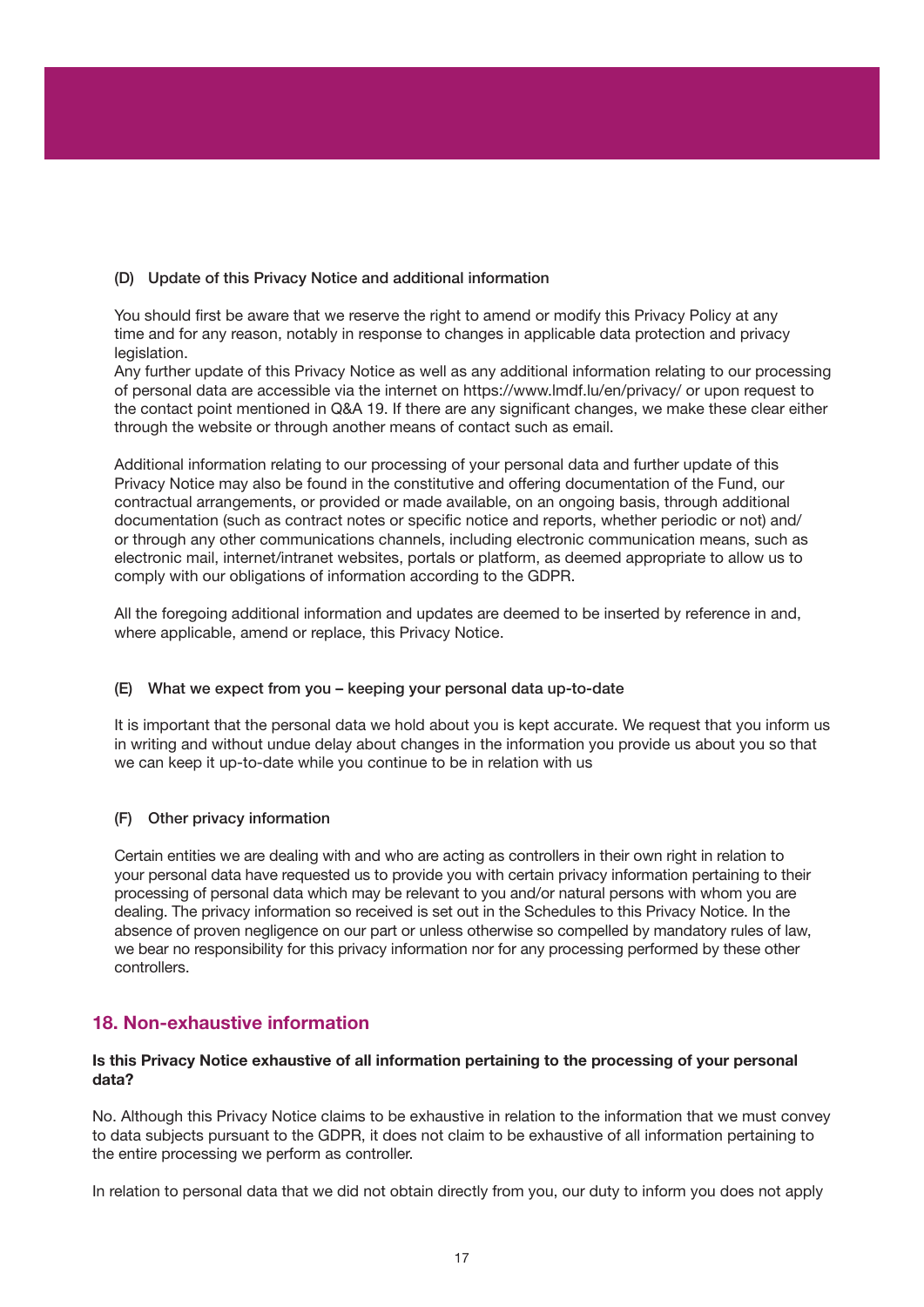#### insofar as:

- you may already have the information;
- the provision of certain information may prove impossible or would involve a disproportionate effort, or is likely to render impossible or seriously impair the achievement of the objectives of certain processing;
- obtaining or disclosure is expressly laid down by Union or Member State law to which we are subject; where the personal data must remain confidential subject to an obligation of professional secrecy regulated by EU or Member State law, including a statutory obligation of secrecy.

#### 19. Contact point

#### What are our contact details and how can you contact us?

You may contact Mrs. Jennifer Urbain for any request, notice or other reasons via:

- Telephone by dialling number +352 27 47 35 (telephone conversation may be recorded)
- Email sent to jennifer@lmdf.lu
- Letter sent to the Fund's registered address: Investing for Development SICAV, Mrs. Jennifer Urbain, 2 Place de Metz, L-1930 Luxembourg

When you contact us, please, kindly provide your complete identification information, and state as clearly and completely as possible why you are contacting us and what you expect from us. Please kindly note that before we are able to revert to you or implement your request, you may be required to provide further identification details, information or clarification. You may also be required to fill out specific forms. All this may be needed for adequately addressing your solicitation, as well as protecting both your and our interests.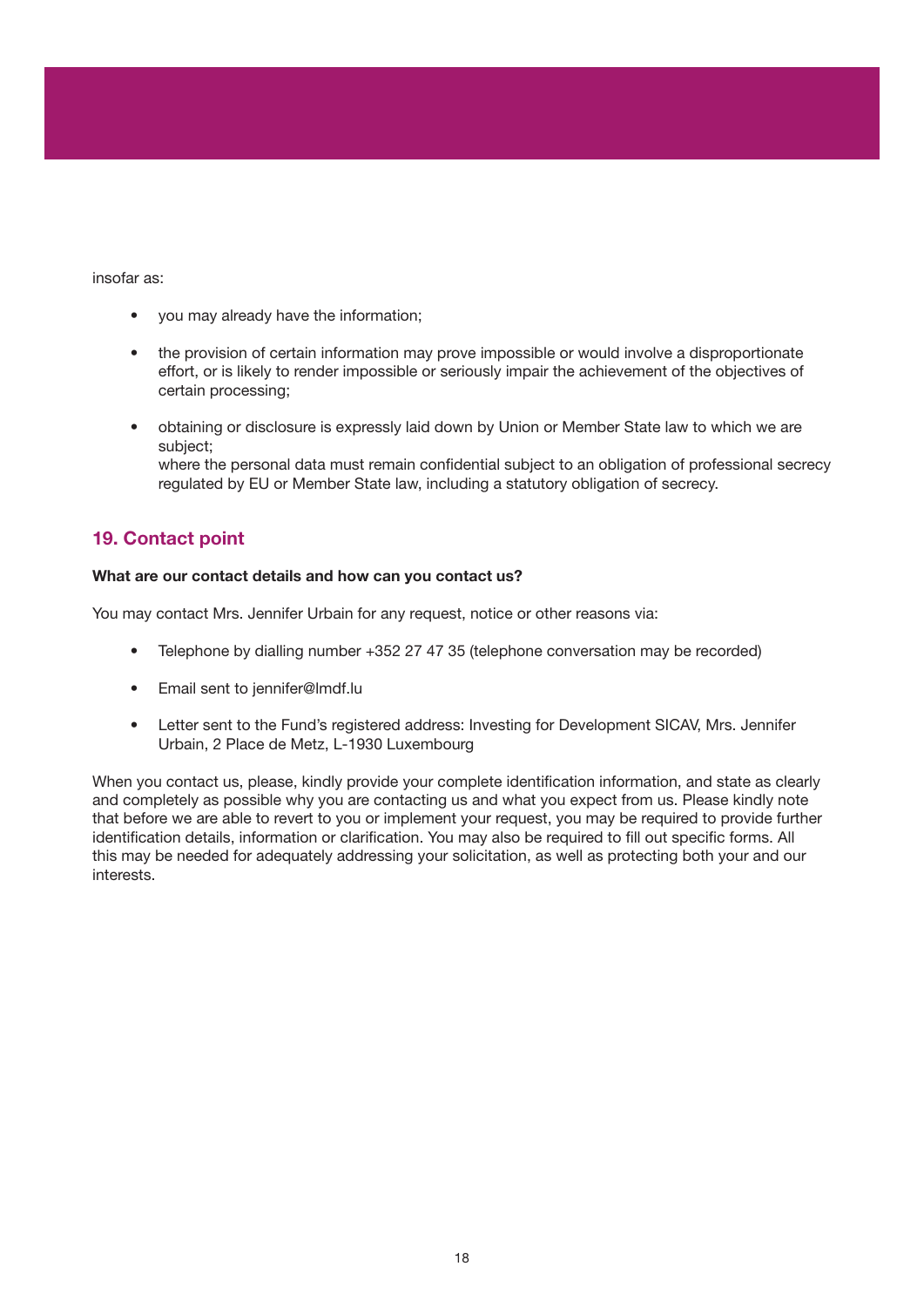# List of Appendices

- • Appendix A Purposes and legal basis of the processing
- • Appendix B Transfers to third countries
- Appendix C Specific retention periods
- • Appendix D Recipients of personal data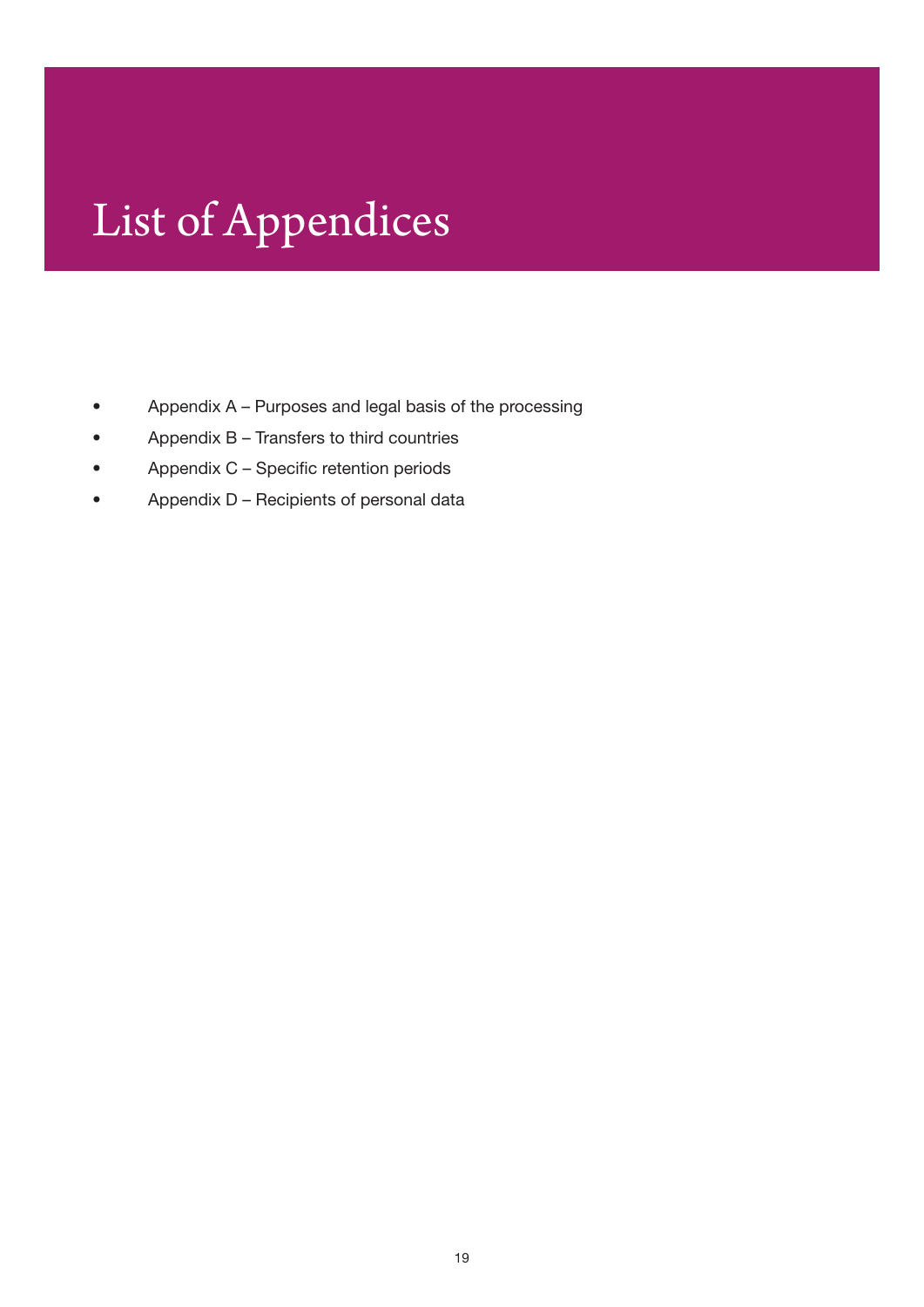# Appendix A

### Purposes and legal basis of the processing

#### The authorised lawful bases under the GDPR

Our processing of your personal data shall be lawful only if and to the extent that at least one of the following applies:

- 1. Contract = our processing is necessary for the performance of a contract to which you are a party or in order to take steps at your request prior to entering into a contract
- 2. Compliance = our processing is necessary for compliance with a legal obligation to which we are subject
- 3. Public interest = our processing is necessary for the performance of a task carried out in the public interest or in the exercise of official authority vested in us
- 4. Legitimate interests = our processing is necessary for the purposes of the legitimate interests pursued by us or by a third party, except where such interests are overridden by your interests or fundamental rights and freedoms which require protection of personal data
- 5. Vital interests = our processing is necessary in order to protect your vital interests or those of another natural person.

Our processing of your personal data for one or more specific purposes shall also be lawful if you have given your consent to this processing for this or these specific purposes.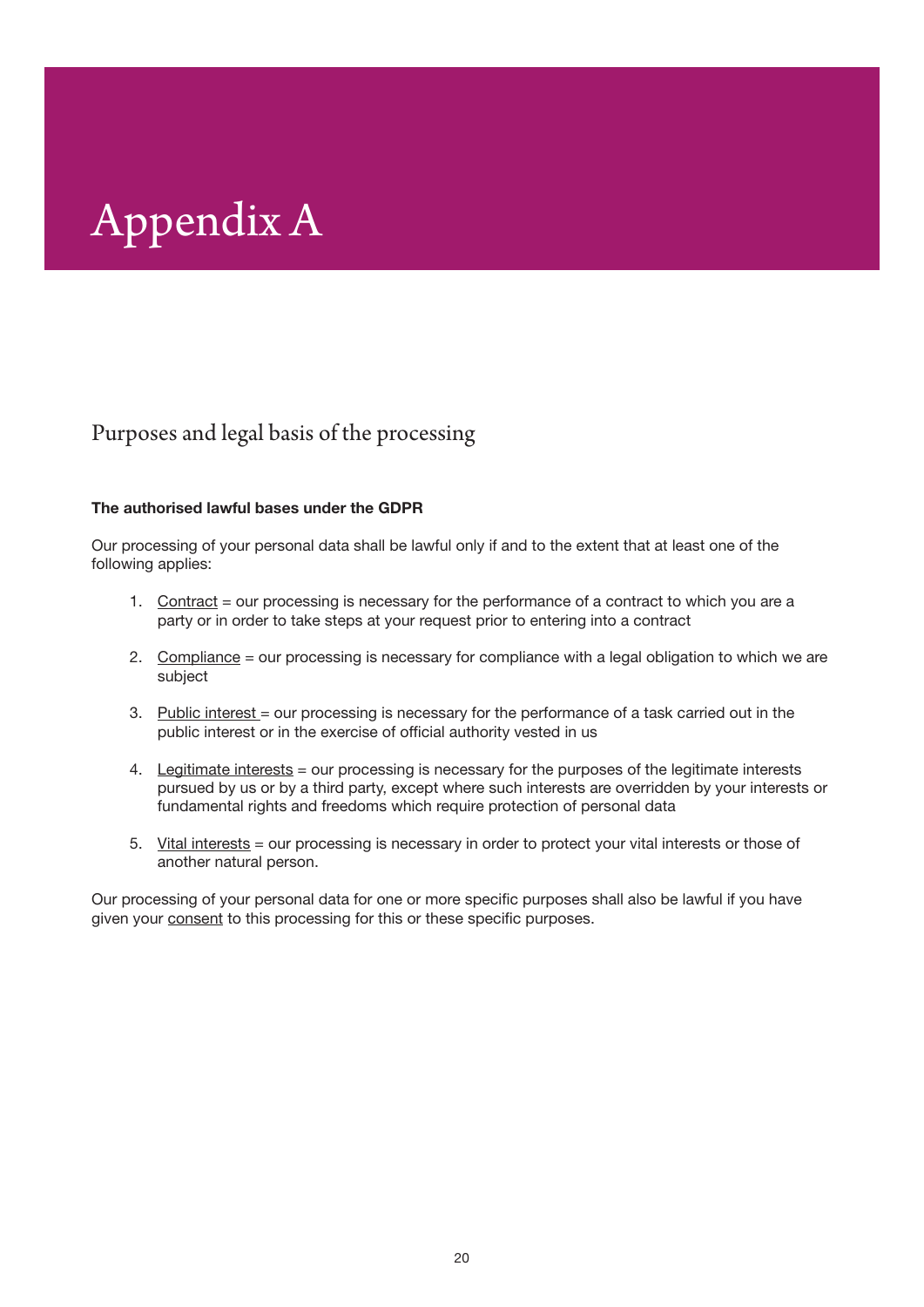| We process personal data of all categories of persons                                                                                                                                                                                                                                                                                                                                   |                                                                                                                                                                                                                                                                                                                       |  |
|-----------------------------------------------------------------------------------------------------------------------------------------------------------------------------------------------------------------------------------------------------------------------------------------------------------------------------------------------------------------------------------------|-----------------------------------------------------------------------------------------------------------------------------------------------------------------------------------------------------------------------------------------------------------------------------------------------------------------------|--|
| for                                                                                                                                                                                                                                                                                                                                                                                     | based on                                                                                                                                                                                                                                                                                                              |  |
| general and global purpose of communication, which involves each<br>respective identification and the exchange of information and docu-<br>ments among relevant parties                                                                                                                                                                                                                 | compliance, contract, legitimate interests of<br>all parties concerned to ensure the identity<br>of her/his/its intended correspondent                                                                                                                                                                                |  |
| complying with the general prudential duties imposed by laws and<br>regulations applicable to us; and which may involve acting honestly,<br>with due skill, care and diligence and fairly in conducting the Fund's<br>activities, acting in and promoting the best interests of the investors<br>and the integrity of the market, and managing and preventing<br>conflicts of interests | compliance                                                                                                                                                                                                                                                                                                            |  |
| reporting to and/or cooperating with supervisory and regulatory<br>bodies, and/or other authorities pursuant to applicable laws and<br>regulations                                                                                                                                                                                                                                      | compliance (when acting pursuant to EU<br>law or the Member State law applicable to<br>us), our legitimate interests to avoid being<br>in breach of applicable regulatory and legal<br>obligations (otherwise)                                                                                                        |  |
| complying with, and providing (or causing the provision of) the<br>services contemplated, in the Fund's constitutive and offering<br>documentation, as well as regulatory compliance monitoring and<br>managing risks (including those related to personal data and their<br>processing)                                                                                                | compliance, contract                                                                                                                                                                                                                                                                                                  |  |
| general, specific and/or periodic reporting and or providing of<br>information to investors and other stakeholders of the Fund<br>(including certain counterparties of the Fund)                                                                                                                                                                                                        |                                                                                                                                                                                                                                                                                                                       |  |
| processing and verifying instructions received and transactions, as<br>well as record-keeping as proof of such an instruction or transaction<br>or related communication in the event of a disagreement                                                                                                                                                                                 | compliance, contract, our legitimate<br>interests and those of the European Fund<br>Administration to organise the defence and<br>protection of our/their interests, enforce our/<br>their rights, and/or as the case may be help<br>maintain service quality and train staff to<br>deal with complaints and disputes |  |
| conducting and handling enquiries, escalation, complaints,<br>disputes, litigation and audits of all nature (including in relation to<br>security incidents and/or data breach), all at any stage and level                                                                                                                                                                             |                                                                                                                                                                                                                                                                                                                       |  |
| complying with any of the contractual obligations, duties and<br>liabilities agreed upon with any third party with whom we are dealing<br>in the context of the Fund's activities                                                                                                                                                                                                       | our legitimate interests to avoid being in<br>breach of a contract to which we are a party                                                                                                                                                                                                                            |  |
| seeking professional advice, including legal, accounting, and other<br>advice                                                                                                                                                                                                                                                                                                           | our legitimate interests to legitimate inte-<br>rests to act in accordance with the laws and<br>regulations and/or with due skill, care and<br>diligence                                                                                                                                                              |  |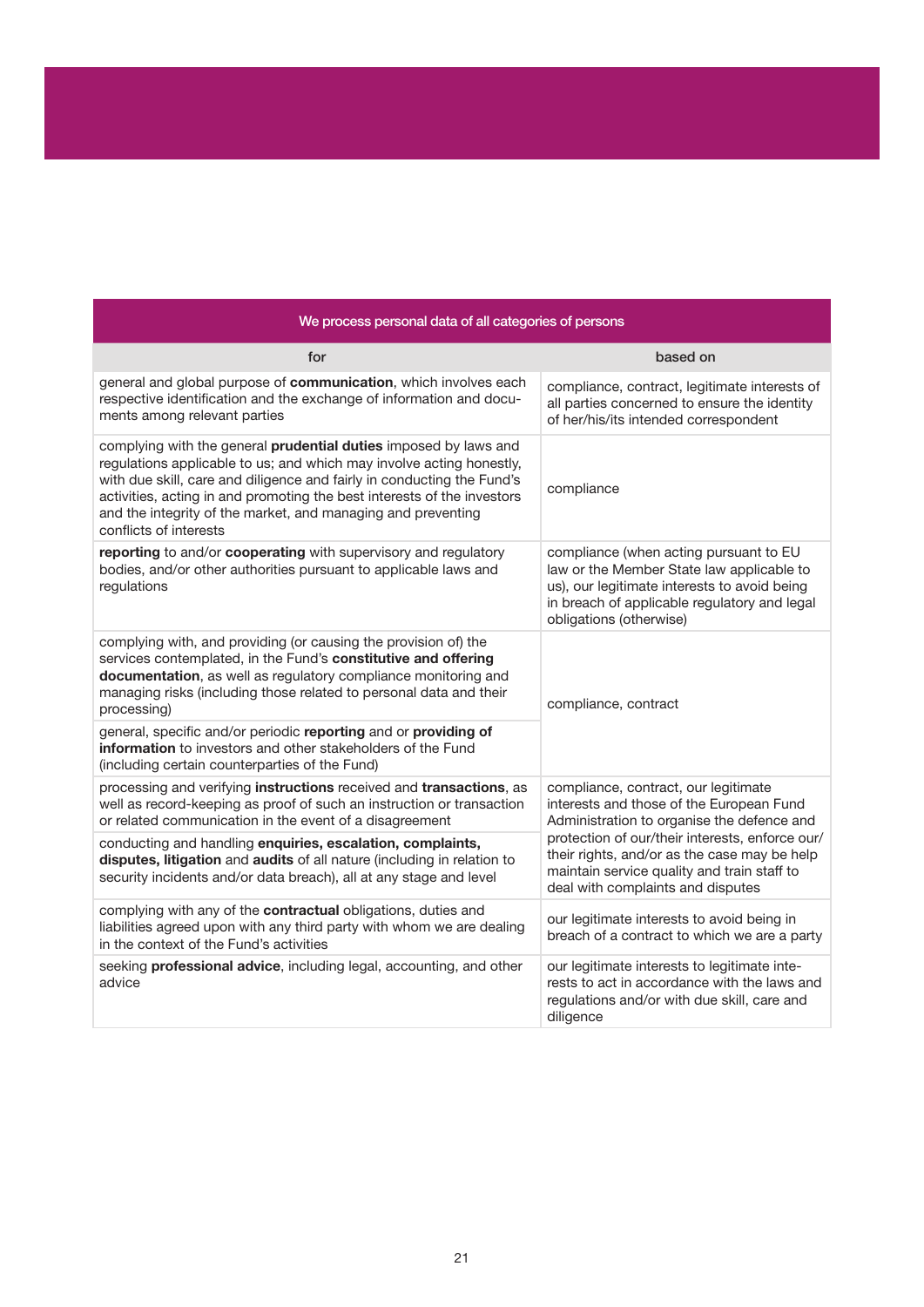| In addition to what is provided for in the first table above, we process personal data of Investing Persons                                                                                                                                                                                                                                                                                                                                                                                                                                                                                                                                                                                                                                                                                                                                                                                                                                                                                                              |                                                                                                                                                                                                                                               |  |
|--------------------------------------------------------------------------------------------------------------------------------------------------------------------------------------------------------------------------------------------------------------------------------------------------------------------------------------------------------------------------------------------------------------------------------------------------------------------------------------------------------------------------------------------------------------------------------------------------------------------------------------------------------------------------------------------------------------------------------------------------------------------------------------------------------------------------------------------------------------------------------------------------------------------------------------------------------------------------------------------------------------------------|-----------------------------------------------------------------------------------------------------------------------------------------------------------------------------------------------------------------------------------------------|--|
| for                                                                                                                                                                                                                                                                                                                                                                                                                                                                                                                                                                                                                                                                                                                                                                                                                                                                                                                                                                                                                      | based on                                                                                                                                                                                                                                      |  |
| assessing potential and existing investors and checking their<br>eligibility, which includes verifying the information received,<br>conducting credit and financial due diligence, and monitoring<br>investors' solvency, liquidity risks and cash flows                                                                                                                                                                                                                                                                                                                                                                                                                                                                                                                                                                                                                                                                                                                                                                 | compliance, contract, our legitimate interests<br>and that of the other investors to ensure<br>investors' solvency, prevent adverse liquidity<br>risk materialisation and facilitate the Fund's<br>investments (including related financings) |  |
| general holding, maintenance, management and administration of:<br>the Fund's registers and, where applicable, capital or similar<br>$\bullet$<br>accounts<br>each investor's position in the register and, where applicable<br>$\bullet$<br>each investor's capital or similar account<br>in the context of the foregoing and among other things:<br>٠<br>processing issues, subscriptions, redemptions, conversion,<br>$\bullet$<br>similar corporate events, and related operations<br>making capital calls and drawdowns<br>$\bullet$<br>allocating and distributing income and liquidation proceeds,<br>$\bullet$<br>including handling and recording of orders, paying agency<br>services and settlement<br>billing, accounting, record-keeping and valuation, including<br>producing and issuing all reporting (including financial and<br>other periodic reporting)<br>performing domiciliation and corporate trust function,<br>$\bullet$<br>including convening, holding and handling meetings of<br>investors | compliance, contract                                                                                                                                                                                                                          |  |
| complying with all tax-related obligations applicable to us or data<br>subject (including those resulting from FATCA and/or CRS), and<br>reporting to and/or cooperating with supervisory and regulatory<br>bodies, and/or other authorities accordingly                                                                                                                                                                                                                                                                                                                                                                                                                                                                                                                                                                                                                                                                                                                                                                 |                                                                                                                                                                                                                                               |  |
| complying with all "know your customer" obligations (including<br>anti-money laundering and counter terrorism checks and assimilated<br>checks such as tracking persons subject to economic and trade<br>sanctions, e.g.), and reporting to and/or cooperating with supervisory<br>and regulatory bodies, and/or other authorities accordingly                                                                                                                                                                                                                                                                                                                                                                                                                                                                                                                                                                                                                                                                           | compliance, public interest (when acting<br>pursuant to EU law or the Member State law<br>applicable to us)                                                                                                                                   |  |
| record keeping as proof of transactions or related<br>communications in the event of a disagreement, processing and<br>verification of instructions, investigation and fraud prevention<br>purposes, enforce or defend our or others interests or rights in<br>compliance with any legal obligation to which we or they are subject<br>to and quality, business analysis, training and related purposes to<br>improve our business relationship with you                                                                                                                                                                                                                                                                                                                                                                                                                                                                                                                                                                 | our legitimate interests and those of the<br>European Fund Administration to avoid<br>being in breach of applicable regulatory and<br>legal obligations (otherwise)                                                                           |  |
| helping to detect, prevent, investigate, and prosecute fraud, third-<br>party malfeasance and/or other criminal activity (including bribery<br>and corruption), and reporting to and/or cooperating with supervisory<br>and regulatory bodies, and/or other authorities accordingly                                                                                                                                                                                                                                                                                                                                                                                                                                                                                                                                                                                                                                                                                                                                      |                                                                                                                                                                                                                                               |  |
| preventing late trading and market timing                                                                                                                                                                                                                                                                                                                                                                                                                                                                                                                                                                                                                                                                                                                                                                                                                                                                                                                                                                                | compliance                                                                                                                                                                                                                                    |  |

#### 22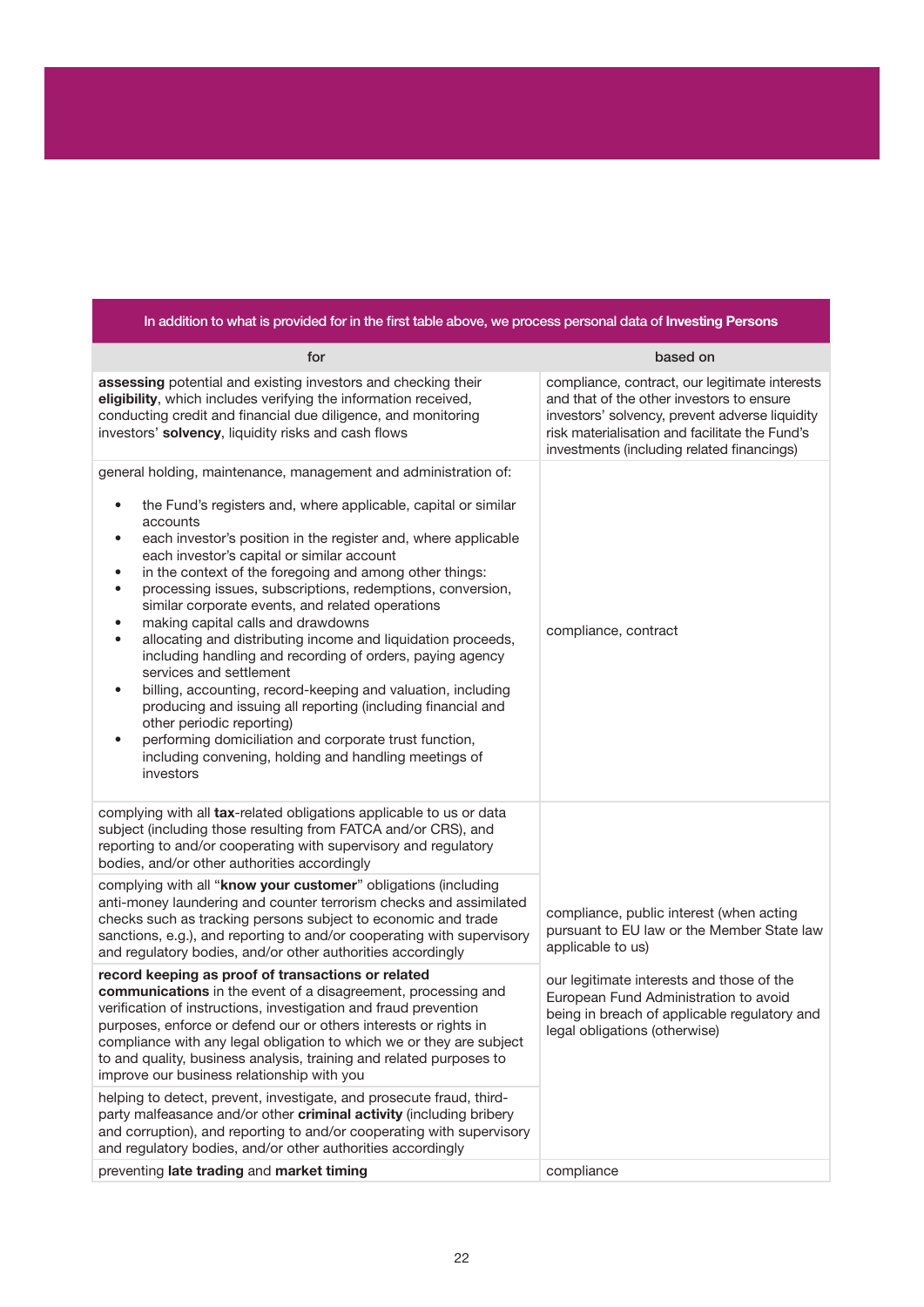| assessing and evaluation of the existing investors base and<br>composition, including conducting market research and analysis | our legitimate interests and that of third par-<br>ties such as the Fund's group and the other                                     |
|-------------------------------------------------------------------------------------------------------------------------------|------------------------------------------------------------------------------------------------------------------------------------|
| processing relationship with the investors in general                                                                         | investors to improve quality business and<br>training, and implement product develop-<br>ment and distribution policy and strategy |
| marketing the Fund to new and existing investors                                                                              | contract, our legitimate interests to promote<br>investment in the Fund, and that of inves-<br>tors to access the Fund             |
| ensuring fair treatment of investors                                                                                          | compliance, our legitimate interests and<br>those of the European Fund Administration<br>to comply with contractual obligations    |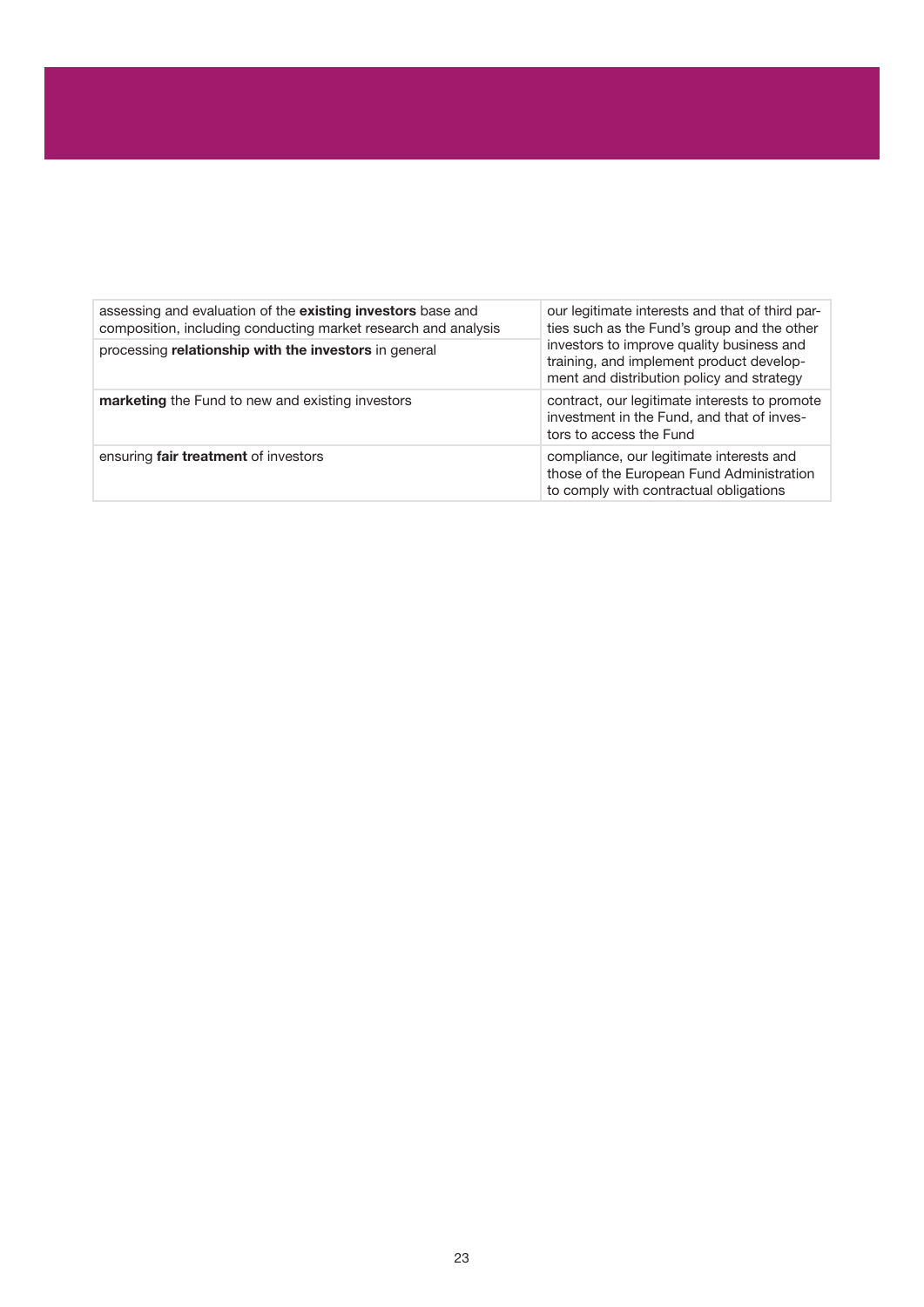# Appendix B

### Transfers to third-countries

#### Appropriate safeguards

As indicated in Q&A 9, we only consider the following appropriate safeguards when your personal data are to be transferred to a recipient located in a third country which is not subject to an adequacy decision. These appropriate safeguards may be provided for by:

- 1. BCR = binding corporate rules
- 2. EU contractual clauses = standard data protection clauses adopted by the European **Commission**
- 3. National contractual clauses = standard data protection clauses adopted by a supervisory authority and approved by the European Commission
- 4. Private contractual clauses = contractual clauses between us and the controller, processor or the recipient of the personal data in the third country (subject to authorisation by competent supervisory authority)
- 5. Code of Conduct = an approved code of conduct with binding and enforceable commitments of the controller or processor in the third country to apply the appropriate safeguards, including as regards your rights
- 6. Certification = an approved certification mechanism together with binding and enforceable commitments of the controller or processor in the third country to apply the appropriate safeguards, including about your rights

Appropriate safeguards may also be provided for by a legally binding and enforceable instrument between public authorities or bodies, and (subject to authorisation by competent supervisory authority) by provisions to be inserted into administrative arrangements between public authorities or bodies which include enforceable and effective data subject rights.

#### **Derogations**

As indicated in Q&A 9, we only consider the following derogations when we have to make a transfer or a set of transfers of your personal data to a recipient located in a third country which is not subject to an adequacy decision and where there is no appropriate safeguard. Such a transfer or a set of transfers may take place only on one of the following derogatory conditions: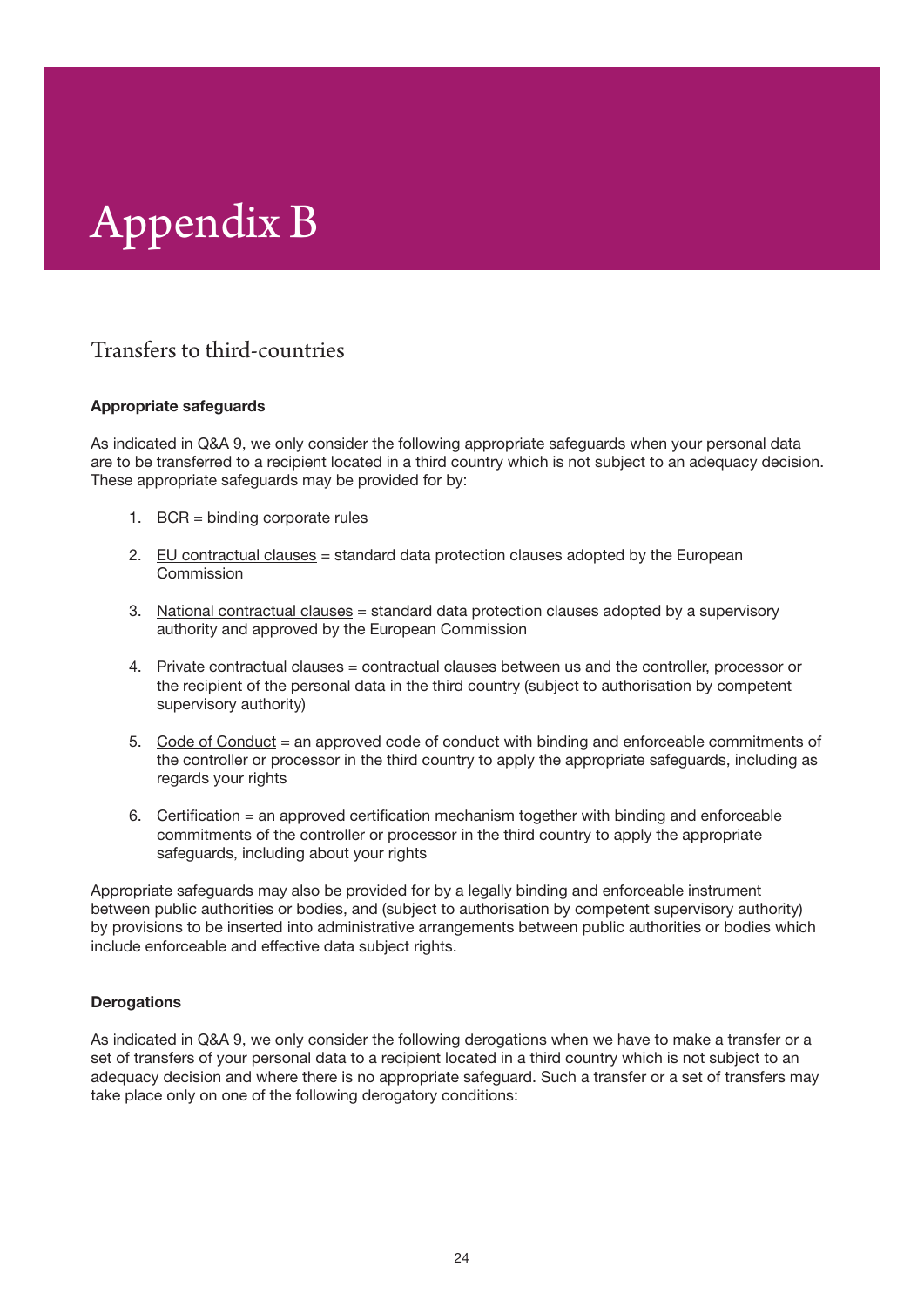- 1. Consent = you have explicitly consented to the proposed transfer, after having been informed of the possible risks of such transfers due to the absence of an adequacy decision and appropriate safeguards;
- 2. Contract with you = the transfer is necessary for the performance of a contract between you and us or the implementation of pre-contractual measures taken at your request;
- 3. Contract in your interest = the transfer is necessary for the conclusion or performance of a contract concluded in your interest between us and another natural or legal person;
- 4. Public interest = the transfer is necessary for important reasons of public interest;
- 5. Legal claim = the transfer is necessary for the establishment, exercise or defence of legal claims;
- 6. Vital interests = the transfer is necessary in order to protect your vital interests or those of other persons, where the relevant person is physically or legally incapable of giving consent;
- 7. Public register = the transfer is made from a register which according to EU or Member State law is intended to provide information to the public and which is open to consultation either by the public in general or by any person who can demonstrate a legitimate interest, but only to the extent that the conditions laid down by Union or Member State law for consultation are fulfilled in the particular case;
- 8. Compelling interests = where necessary and under specific conditions for the purposes of compelling legitimate interests pursued by us.

| We may transfer personal data to             | as it is, or they are                                                       |
|----------------------------------------------|-----------------------------------------------------------------------------|
| United States of America                     | an adequate country (under the provisions of<br>the EU-U.S. Privacy Shield) |
| The Rocket Science Group LLC d/b/a MailChimp | an adequate recipient                                                       |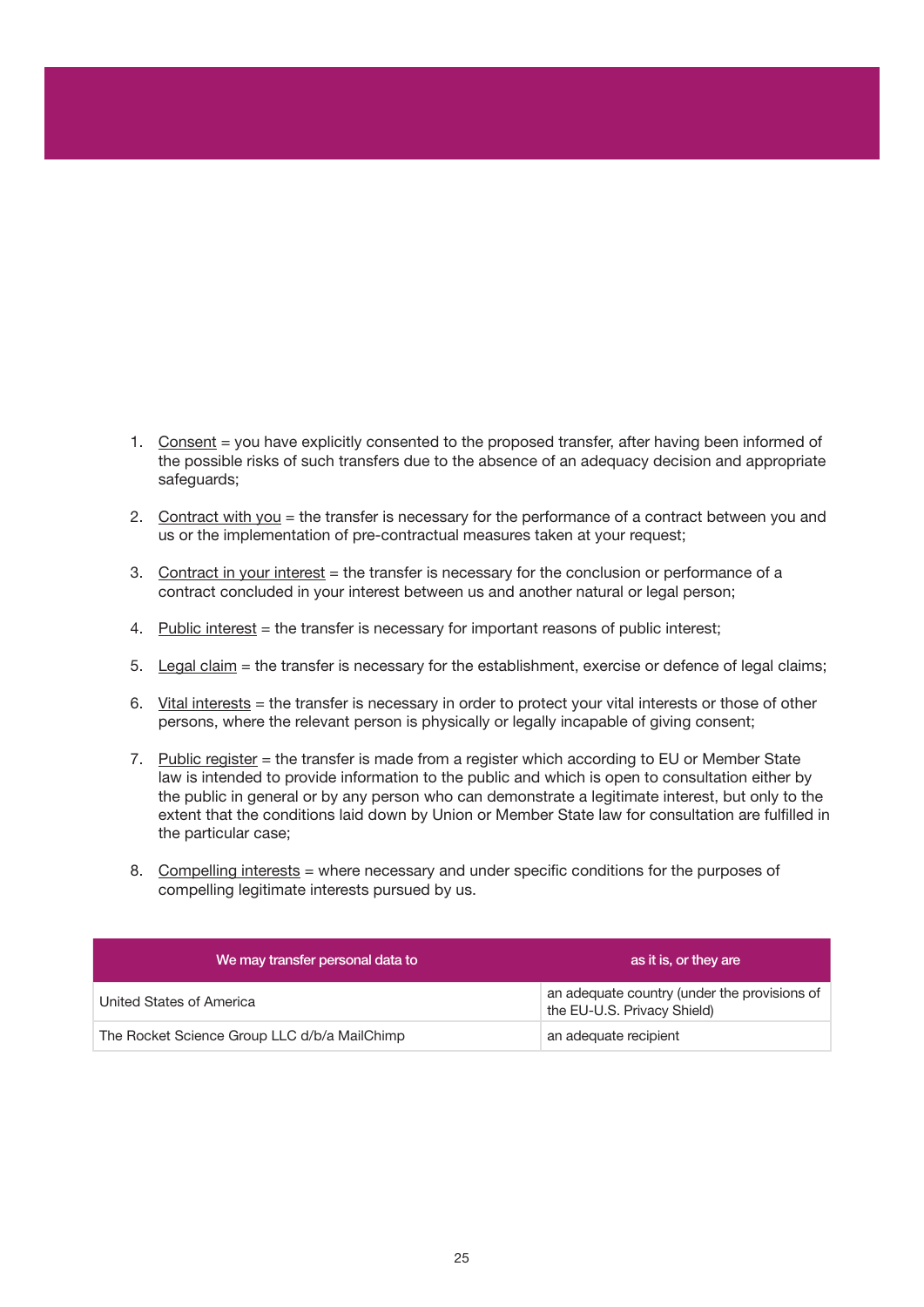# Appendix C

### Specific retention periods

Without prejudice and subject to retention periods that are imposed by applicable laws, regulations and court orders, the following retention periods should apply to personal data.

| Relevant data                                          | <b>Retention period</b>                                                                                                                                    |
|--------------------------------------------------------|------------------------------------------------------------------------------------------------------------------------------------------------------------|
| Data related to accounting and corporate documentation | 10 years starting from the end of the financial<br>year concerned                                                                                          |
| Customer identification and transaction                | 5 or 10 years starting from termination of<br>relationship with customers or from execu-<br>tion of the transaction (for AML purposes<br>where applicable) |
| Recordings of communications                           | 10 years starting from the date of the recor-<br>ding                                                                                                      |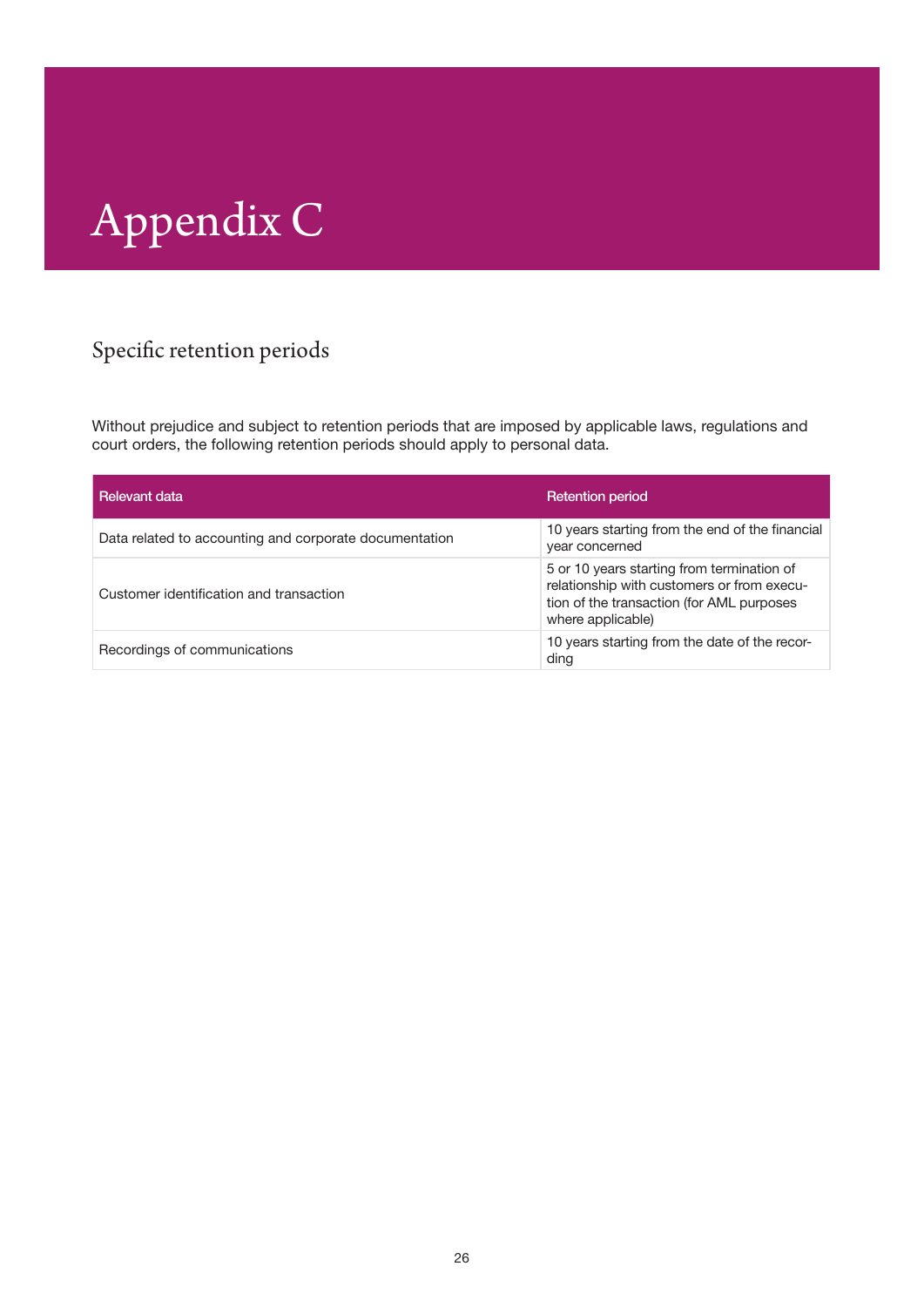# Appendix D

### Recipients of personal data

| <b>Service Provider / Activity</b>                                                                              | Industry/sector                                     | Location   |
|-----------------------------------------------------------------------------------------------------------------|-----------------------------------------------------|------------|
| Banque et Caisse d'Epargne de l'Etat as<br>Depositary and paying agent                                          | Asset management servicing                          | Luxembourg |
| European Fund Administration as<br>Administrative agent                                                         | Asset management servicing                          | Luxembourg |
| European Fund Administration as<br>Registrar and transfer agent                                                 | Asset management servicing                          | Luxembourg |
| Banque et Caisse d'Epargne de l'Etat as<br>Domiciliation agent                                                  | Domiciliation, accounting and corporate<br>services | Luxembourg |
| KPMG Luxembourg, s.c. as Auditor                                                                                | Audit                                               | Luxembourg |
| Elvinger Hoss Prussen S.A. as Legal<br>advisers, lawyers, consultants                                           | Professional services                               | Luxembourg |
| GFI PSF S.A. as Information technology<br>providers, cloud service providers, or<br>external processing centres | Information technology services                     | Luxembourg |